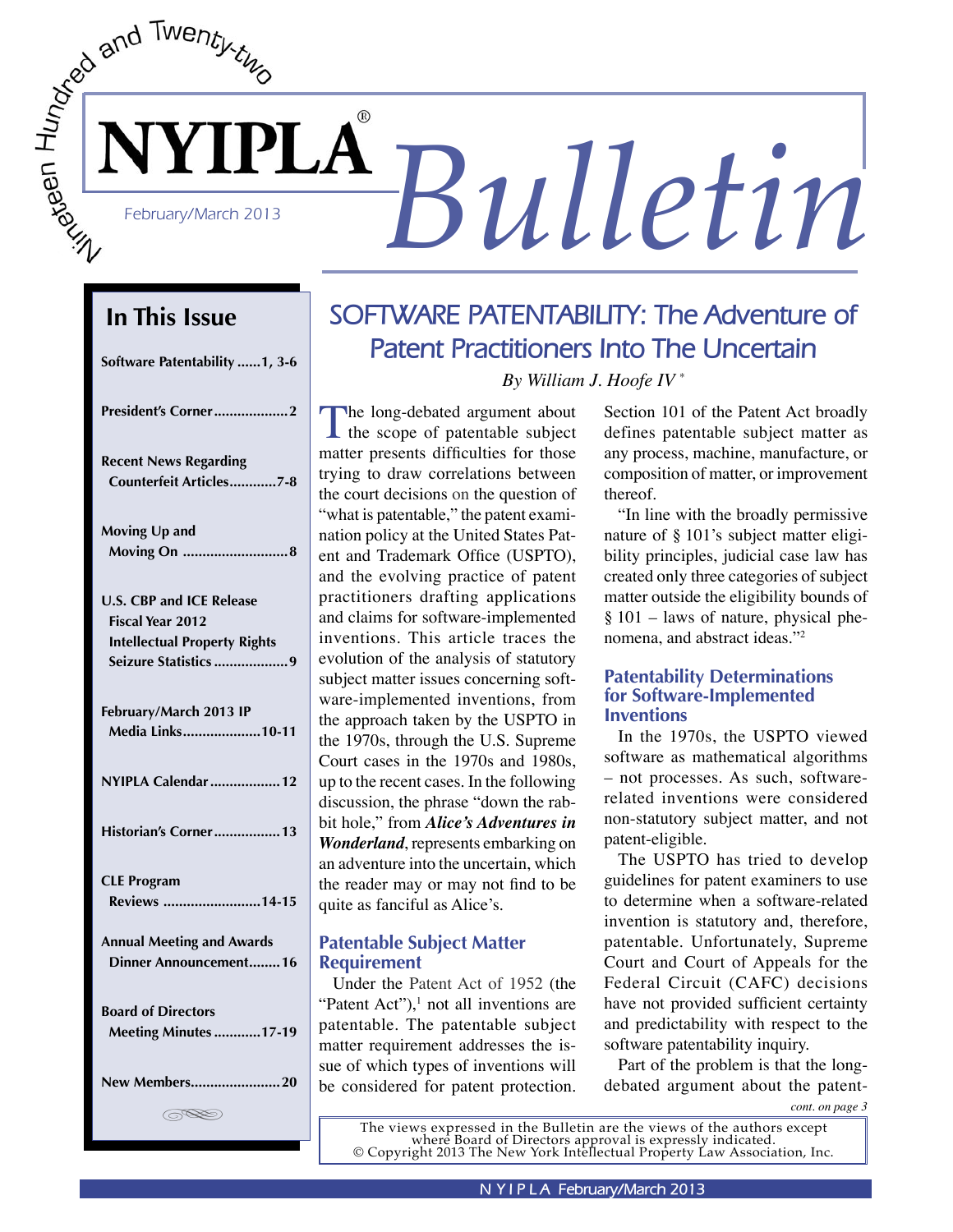

**NYIPLA** 

### March 2013

 $\mathbf{A}$  is we round the corner from winter<br>into spring, the last of the snow hopefully is behind us, and we can finally enjoy springtime weather. Your Association's volunteers continue to provide outstanding contributions to our field, particularly on the education and advocacy fronts. The February 6 CLE program on Long Island was a big hit. Over one hundred people spent the afternoon at the Morrelly Center in Bethpage learning about the latest AIA developments. The program featured a unique blend of legal updates and practical suggestions for entrepreneurs confronting the sweeping changes of AIA. A reception at the conclusion of the program permitted lawyers, entrepreneurs, and incubator organizations a chance to exchange greetings and ideas. Those who live and/or work on Long Island appreciated the locale, and those of us from elsewhere found the location and facilities to be excellent.

Our Young Lawyers Committee organized a lunchtime seminar on February 28, entitled: "Making Your Case: Effectively Using Experts in Patent Litigation." The seminar featured three practitioners discussing retention of experts, expert reports, expert depositions, and trial testimony. This program was driven by the en-

ergy of the Young Lawyers Committee, and already has inspired plans for future workshops involving some of the practical aspects of working with experts. Thanks to Michael Bullerman, Jon Auerbach, Lauren Nowierski and the rest of the Young Lawyers Committee for organizing this seminar. We also thank Kaye Scholer LLP for hosting the program.

Our Judges Dinner was held on Friday, March 22 at the Waldorf=Astoria Hotel. The next issue of the *Bulletin* will contain a fuller report of the day and evening. However, I would like to take this opportunity to thank the CLE Committee for its excellent work on the Day of Dinner Luncheon. We assembled a stellar panel in the Starlight Roof of the Waldorf, addressing the impact of AIA on patent litigation. Mark Abate moderated the panel, and the group discussed issues including *inter partes* review, stays of district court litigation, standards for claim construction, appellate review, and potential impact of AIA proceedings on settlement. We were very fortunate to have such engaged and insightful panelists: Hon. Kathleen O'Malley of the Court of Appeals for the Federal Circuit; Hon. Stanley Chesler of the District of New Jersey; Hon. Steven Gold of the Eastern District of New York; and Hon. James Smith of the United States Patent and Trademark Office Patent Trial and Appeal Board. As has become customary, the audience included many judges in addition to practitioners. This program is a real gem in the crowded world of CLE programs. Special thanks to Rob Rando and Mark Bloomberg for their work on this program.

Our Amicus Briefs Committee continues to work at an impressive pace, organizing two briefs which recently were filed in the

> Supreme Court, on Section 101 issues in *Association for Molecular Pathology v. Myriad Genetics, Inc.*, No. 12-398 and on antitrust issues related to so-called "reverse payment" settlement of Hatch-Waxman patent litigation in *Federal Trade Commission v. Actavis, Inc.*, No. 12-416. The briefs can be found on our website. Matt McFarlane was instrumental on the *AMP v. Myriad* brief, while Tom Kowalski led the efforts on *FTC v. Actavis*.

Tom Meloro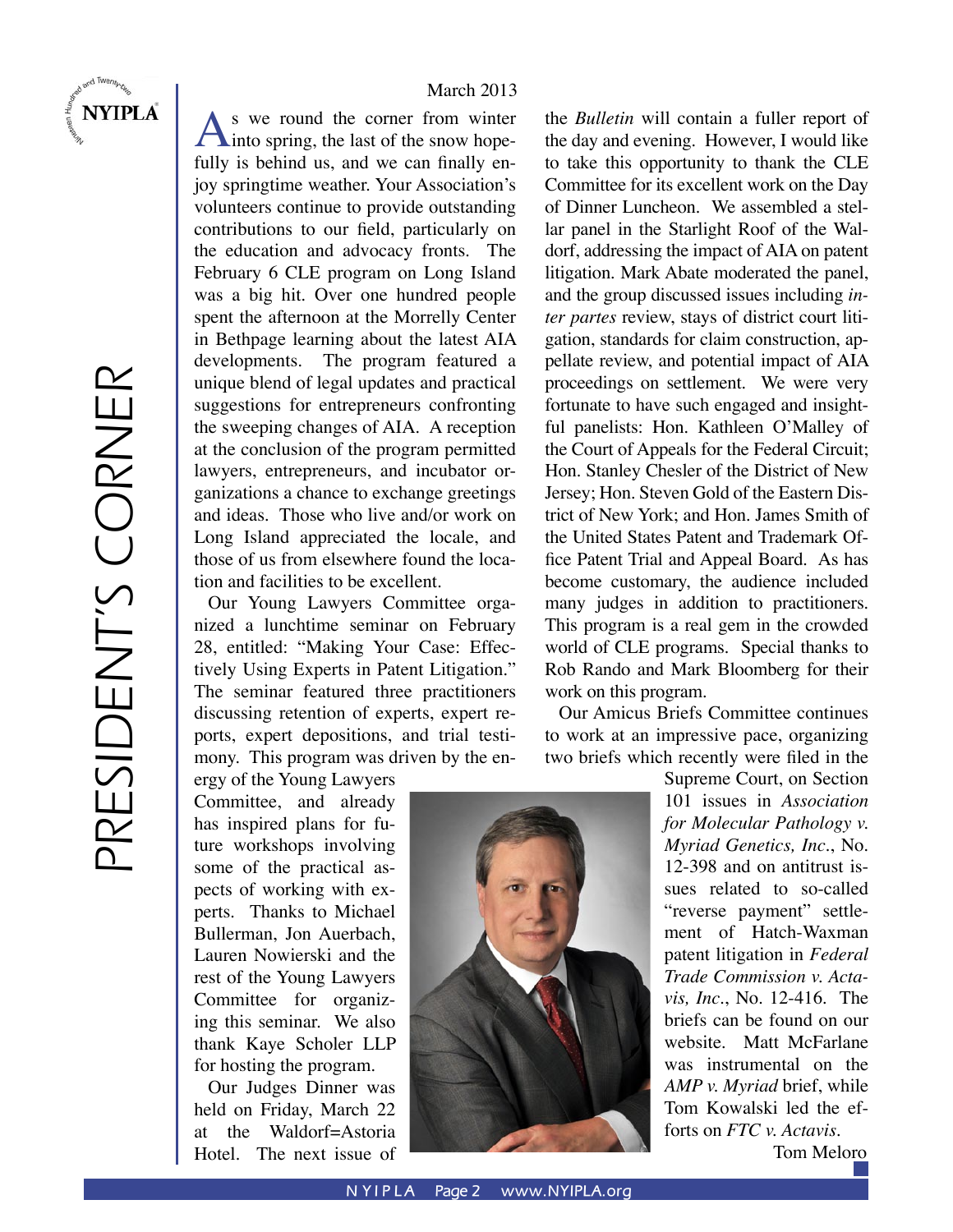ability of software is often about the questions: Should software be patentable? Should business methods be patentable? Do software-related patents foster or suppress innovation? From a software engineering point of view, the question becomes: Do software patents form a "minefield" that discourages and impedes software innovation? From the point of view of many patent practitioners, however, the debate is about whether software, in the form of a computer program, is patentable subject matter.

The courts, including the Supreme Court, have long grappled with the patentability of computer software innovations. Regrettably for inventors, patent practitioners, and the USPTO, certainty and predictability with respect to the software patentability inquiry have been elusive for over forty years. Dennis Crouch summed up the sentiments of many patent practitioners by stating (famously, in the IP blogosphere) that "[it] is simply ridiculous that after 40 years of debate, we still do not have an answer to the simple question of whether (or when) software is patentable."<sup>3</sup>

Current confusion about Section 101 doctrine dates back to the Supreme Court's 1972 decision in *Gottschalk v. Benson*. 4 The question in that case was whether the method described and claimed was a "process" within the meaning of the Patent Act. "The patent sought [was] on a method of programming a general purpose digital computer to convert signals from binary-coded decimal form into pure binary form."5 The Supreme Court decided that a process claim directed to a numerical algorithm, as such, having "no substantial practical application except in connection with a digital computer," was not patentable because "the patent would wholly pre-empt the mathematical formula and in practical effect would be a patent on the algorithm itself."6 The Court noted "that '[w]hile a scientific truth, or the mathematical expression of it, is not a patentable invention, a novel and useful structure created with the aid of knowledge of scientific truth may be.'"7 The Court stated, "[t]ransformation and reduction of an article 'to a different state or thing' is the clue to the patentability of a process claim that does not include particular machines."8

In 1978, in *Parker v. Flook*,<sup>9</sup> the Supreme Court held that a method for updating alarm limits during catalytic conversion processes, in which the only novel feature was a mathematical formula, was not patentable under Section 101. The question in that case was whether the presence of specific "post-solution" activity, that is to say, the adjustment of the alarm limit to the figure computed according to the formula, distinguished this case from *Benson* and made the respondent's method eligible for patent protection. The Court held that "[t]he notion that post-solution activity, no matter how conventional or obvious in itself, can transform an unpatentable principle into a patentable

process exalts form over substance."10 In that case, the Court concluded that the method was unpatentable "not because it contains a mathematical algorithm as one component, but because once that algorithm is assumed to be within the prior art, the application, considered as a whole, contains no patentable invention."<sup>11</sup>

After the Supreme Court's decisions in *Benson* and *Flook*, it appeared that software and algorithms were to be evaluated like mathematical formulas, *i.e.*, not patentable under Section 101. However, *Benson* explicitly declined to "hold that no process patent could ever qualify if it did not meet [machine-or-transformation] requirements."12 *Flook* took a similar approach, "assum[ing] that a valid process patent may issue even if it does not meet [the machine-or-transformation test]."13

In 1981, in *Diamond v. Diehr*, 14 the Supreme Court held "we do not view respondents' claims as an attempt to patent a mathematical formula, but rather to be drawn to an industrial process for the molding of rubber products," and patent-eligible. The Supreme Court's decision in *Diehr* opened the door to the patentability of computer programs by ruling that controlling a physical process, by executing a computer program, did not preclude patentability of the invention as a whole. *Oh, "down the rabbit hole" we go*. The Supreme Court made it clear in *Diehr* that inventions incorporating and relying upon even "a well-known mathematical equation" do not lose eligibility because "several steps of the process [use that] mathematical equation and a programmed digital computer."15 After *Diehr*, patent practitioners found that software could be patented so long as it was combined with another patentable process or machine, even if the software was the only novel feature.

In 1994, in *In re Alappat*,<sup>16</sup> the CAFC held that "a general purpose computer in effect becomes a special purpose computer once it is programmed to perform particular functions pursuant to instructions from program software." The CAFC ruled that the "claimed invention as a whole . . . is not a disembodied mathematical concept which may be characterized as an 'abstract idea,' but rather a specific machine to produce a useful, concrete, and tangible result."17

*cont. on page 4* of Patents and Trademarks ("the Commissioner") stated In 1994, the USPTO Board of Patent Appeals and Interferences (BPAI) rejected Gary M. Beauregard's computer program product claims on the basis of the printed matter doctrine ("[t]he mere arrangement of printed matter on a sheet or sheets of paper, in book form or otherwise, does not constitute [patentable subject-matter]").<sup>18</sup> Beauregard's claims recited "a computer usable medium" on which was stored "computer readable program code means."<sup>19</sup> *In re Beauregard*<sup>20</sup> was a precedential order that dismissed the appeal, because the Commissioner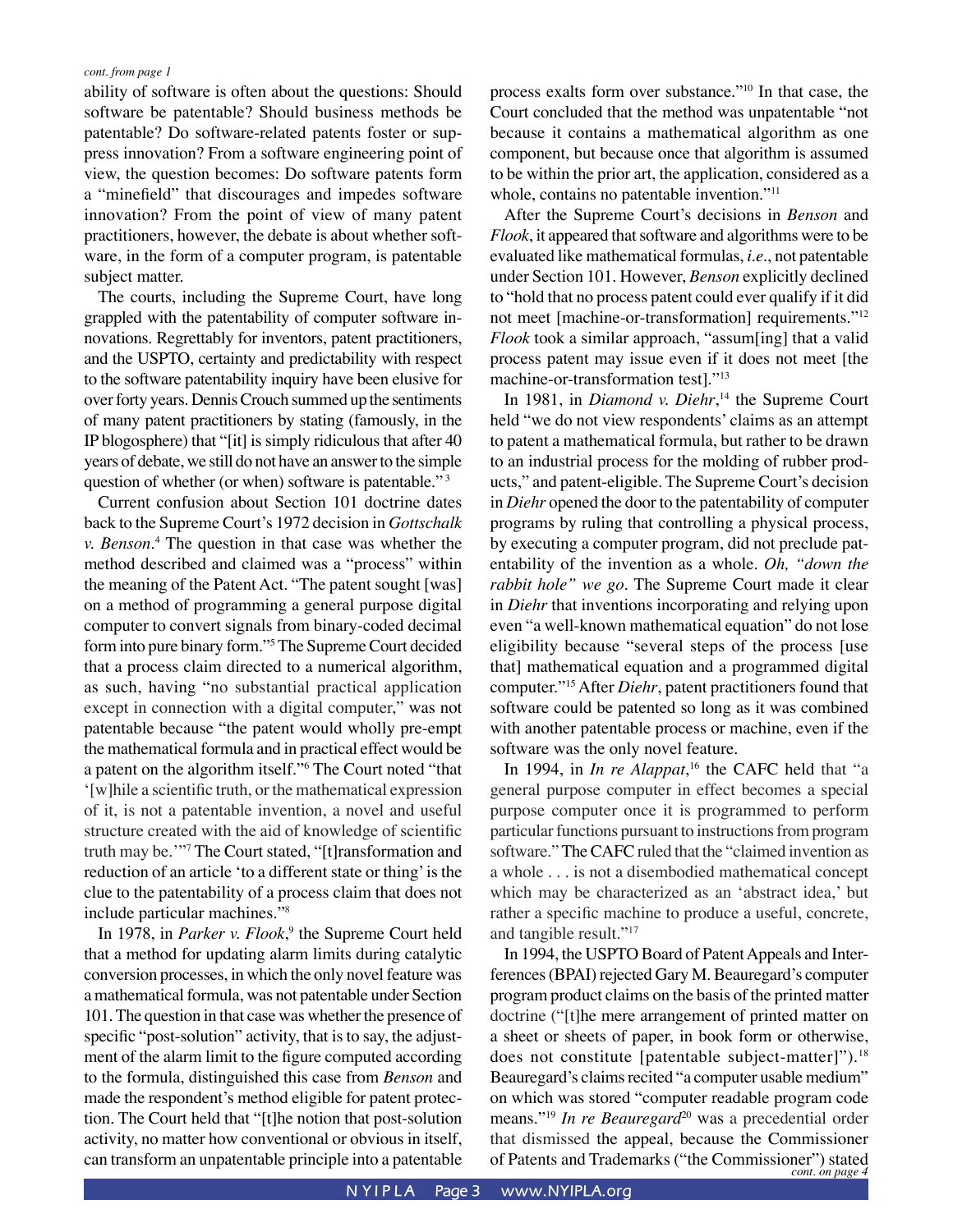that he agreed with Beauregard's position on appeal that the printed matter doctrine was not applicable. The Commissioner conceded "that computer programs embodied in a tangible medium, such as floppy diskettes, are patentable subject matter under 35 U.S.C. § 101 and must be examined under 35 U.S.C. §§ 102 and 103."21 As a result, the BPAI's decision was vacated and the case remanded for further proceedings in accordance with the Commissioner's concessions. After *In re Beauregard*, computer-readable medium claims also became known as "Beauregard" claims.

In *State Street Bank & Trust Co. v. Signature Financial Group*, *Inc.*, 22 the CAFC held that "the transformation of data, representing discrete dollar amounts, by a machine through a series of mathematical calculations into a final share price . . . produces 'a useful, concrete and tangible result.'" Basically, the court ruled that a patent for managing mutual funds produced a "useful, concrete, and tangible result" and, therefore, described patent-eligible subject matter. "*State Street Bank* found patentability in a software system which essentially applied a mathematical algorithm to the implementation of a business method."23 The CAFC held "[w]hether the claims are directed to subject matter within § 101 should not turn on whether the claimed subject matter does 'business' instead of something else."24 After the *State Street Bank*  decision, many patent practitioners prepared applications directed to business methods.

The CAFC, in *In re Bilski*, 25 rejected its prior test articulated in *State Street Bank* (*i.e.*, that a process need only produce a "useful, concrete and tangible" result to be patentable subject matter) for determining whether a claimed invention was a patentable "process" under Section 101. The CAFC held that the "machine-or-transformation" test, articulated in *Benson*, *Flook*, and *Diehr*, but having its origins in nineteenth-century cases,<sup>26</sup> "is the governing test for determining patent eligibility of a process under § 101."27 This test holds that a process is patentable if "(1) it is tied to a particular machine or apparatus, or (2) it transforms a particular article into a different state or thing."28

The Supreme Court, in *Bilski v. Kappos*, <sup>29</sup> affirmed the judgment of the CAFC, denying protection to the petitioners' patent application. The Court stated that "[t]he question in this case turns on whether a patent can be issued for a claimed invention designed for the business world."30 "The patent application claims a procedure for instructing . . . buyers and sellers of commodities in the energy market [how to] protect, or hedge, against the risk of price changes."31 The Court pointed out that to allow "petitioners to patent risk hedging would pre-empt use of this approach in all fields."32 In *Bilski*, the Court refused to use the machine-or-transformation test as the

sole test of patentability for a claimed process: While the "machine-or-transformation test is a useful and important clue," the Court stated, it "is not the sole test for deciding whether an invention is a patent-eligible 'process."<sup>33</sup> After *Bilski*, some patent claims that fail the machine-ortransformation test nonetheless will be patentable, and other claims that pass the test will be patent-ineligible. *Once again, "down the rabbit hole" we go*.

The CAFC, in *Research Corp. Technologies, Inc. v. Microsoft Corp.*, 34 stated "the Supreme Court in *Bilski* refocused this court's inquiry into processes on the question of whether the subject matter of the invention is abstract." The CAFC decided not to define "abstract" beyond the recognition that the "disqualifying characteristic" of abstractness must exhibit itself "manifestly" "to override the broad statutory categories of eligible subject matter."35 The CAFC noted "that inventions with specific applications or improvements to technologies in the marketplace are not likely to be so abstract that they override the statutory language and framework of the Patent Act."36

In 2011, the CAFC, in *CyberSource Corp. v. Retail Decisions, Inc.*, 37 called into question the validity, under 35 U.S.C. § 101 as interpreted by *Bilski*, of claims written in the widely-used "Beauregard" format. The patent at issue related to a method and system for detecting fraud in a credit card transaction between a consumer and a merchant over the Internet. Claims two and three of the patent were at issue in this case. The Court noted that "claim 2 . . . recites a so-called 'Beauregard claim' . . . [*i.e.*,] a claim to a computer-readable medium containing program instructions for a computer to perform a particular process."38 The patent owner argued that, by definition, a tangible, man-made article of manufacture such as a "computer readable medium containing program instructions," could not fall within any of the three patent-eligibility exceptions the Supreme Court has recognized for "laws of nature, physical phenomena, [or] abstract ideas" (the *Bilski* "exceptions").39 The CAFC panel disagreed, stating that "[r]egardless of what statutory category ('process, machine, manufacture, or composition of matter,' 35 U.S.C. § 101) a claim's language is crafted to literally invoke, we look to the underlying invention for patent-eligibility purposes."40

Last year, the Supreme Court in *Mayo Collaborative Services v. Prometheus Laboratories, Inc.*,<sup>41</sup> overturned the CAFC's decision that certain patent claims directed to diagnostic methods recited patent-eligible subject matter under Section 101. As part of its analysis, the Court indirectly addressed the patentability of computer software when it characterized *Benson* as holding that "simply implementing a mathematical principle on a physical machine, namely, a computer, was not a patentable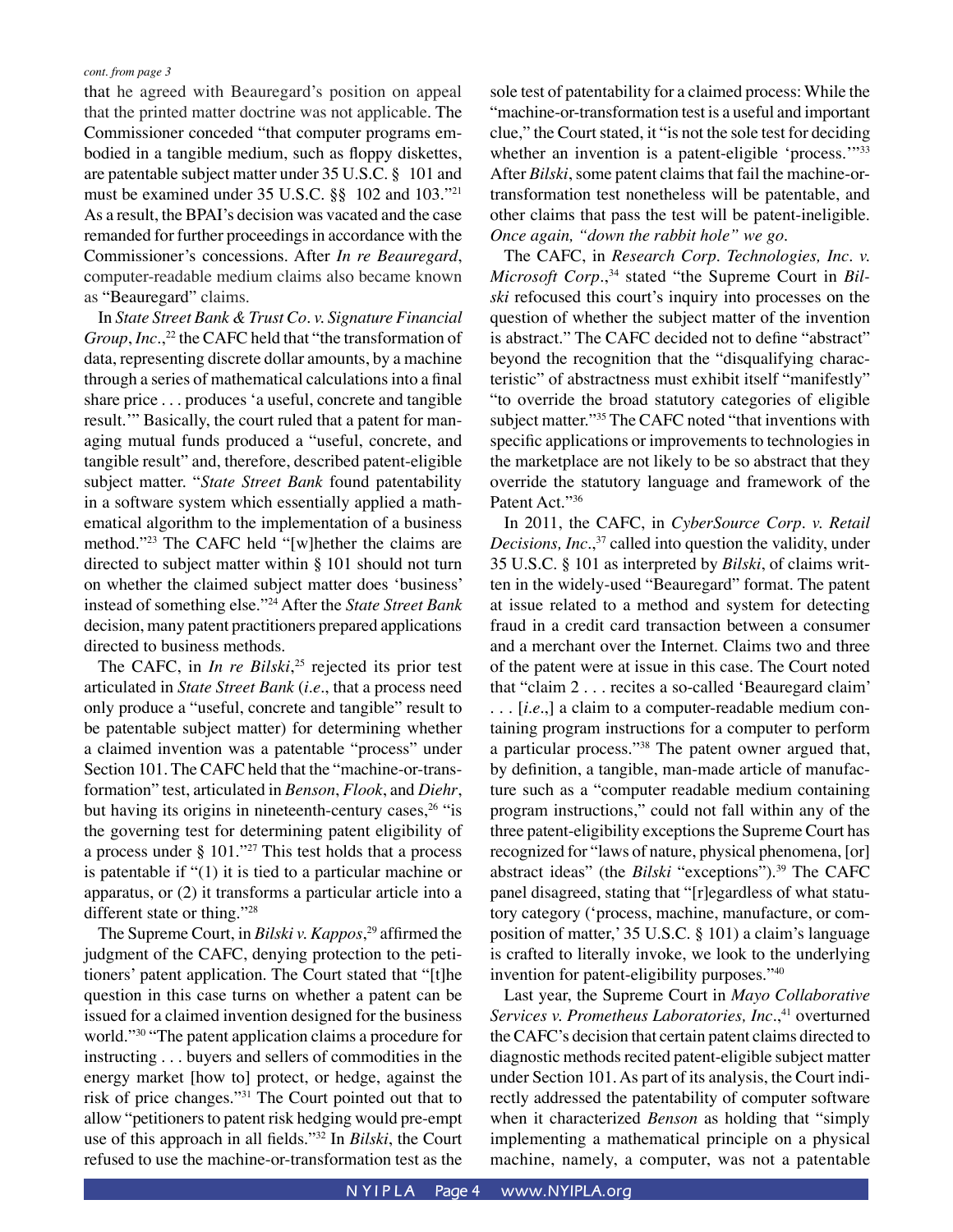application of that principle."42 After the decision of the Supreme Court in *Prometheus*, predictions abound as to the implications for the patentability of business methods and computer software.

Last summer, the CAFC had the opportunity to apply the principles of *Bilski* and *Prometheus* to computerimplemented business methods. One panel of the CAFC, in *CLS Bank International v. Alice Corp. Pty. Ltd.*, 43 held that claims directed to computer-implemented methods, systems, and products for exchanging a financial obligation are not drawn to mere "abstract ideas," but are directed to practical applications of invention falling within the categories of patent-eligible subject matter defined by Section 101. A few weeks later, another panel of the CAFC came to the opposite result in *Bancorp Services, L.L.C. v. Sun Life Assurance Co. of Canada (U.S.)*, 44 holding that method claims directed to administering and tracking the value of life insurance policies were directed to no more than patent-ineligible abstract ideas. In reaching a conclusion opposite to that of *CLS Bank*, the CAFC stated in *Bancorp* that "the use of a computer in an otherwise patent-ineligible process for no more than its most basic function – making calculations or computations – fails to circumvent the prohibition against patenting abstract ideas and mental processes."45

### **Summary to Date**

The CAFC has concluded that "[t]he plain and unambiguous meaning of § 101 is that any invention falling within one of the four stated categories of statutory subject matter may be patented, provided it meets the other requirements for patentability set forth in Title 35, i.e., those found in §§ 102, 103, and 112, ¶ 2."46 While Section 101 provides that "any new and useful process, machine, manufacture, or composition of matter, or any new and useful improvement thereof," is eligible for a patent, the Supreme Court long has held that "laws of nature, physical phenomena, and abstract ideas" may not be patented. The Supreme Court held "when a claim recites a mathematical formula (or scientific principle or phenomenon of nature), an inquiry must be made into whether the claim is seeking patent protection for that formula in the abstract."47

David Kappos admitted that "in fairness, we've struggled over the years at the USPTO with patentability determinations for software-implemented patent applications."48

The Supreme Court decisions in *Bilski* and *Prometheus*  did not provide any clarity or aid to the evaluation of computer-related inventions for patent eligibility under the Patent Act. In *Bilski*, the Court did not endorse the interpretations of Section 101 that the CAFC had used in the past, but relied upon prior precedent to find the claimed method unpatentably abstract. One CAFC panel interpreted *Bilski* in "refocus[ing] this court's inquiry into processes on the question of whether the subject matter of the invention is abstract."49 In *Prometheus*, the Court found the fact that Prometheus' claimed process may have satisfied the "machine-or-transformation" test insignificant, stating that the "'clue' to patentability" offered by the machine-or-transformation test could not "trump[] the 'law of nature exclusion.'"

### **What to Watch For in the Near Future**

Last fall, the CAFC vacated its panel decision in *CLS Bank* and ordered rehearing *en banc*, with the parties requested to brief the following questions:

a. What test should the court adopt to determine whether a computer-implemented invention is a patent ineligible "abstract idea"; and when, if ever, does the presence of a computer in a claim lend patent eligibility to an otherwise patent-ineligible idea?

b. In assessing patent eligibility under 35 U.S.C. § 101 of a computer-implemented invention, should it matter whether the invention is claimed as a method, system, or storage medium; and should such claims at times be considered equivalent for  $§$  101 purposes?<sup>50</sup>

The USPTO's brief stated that "[i]t would be both useful and appropriate . . . for [the CAFC] to identify a non-exhaustive list of relevant factors that may aid district courts and examiners" in resolving eligibility issues under Section 101 on a case-by-case basis. 51 On February 8, 2013, the CAFC heard *en banc* oral arguments. Watch for the *CLS Bank* decision in the near future.

### **Conclusion**

The Supreme Court in *Bilski* and *Prometheus* has shifted the burden of developing guidance for determining patent eligibility of computer-implemented inventions to future court decisions and the USPTO, effectively guaranteeing that the CAFC and the USPTO will continue to struggle to determine whether claims for computer-implemented inventions encompass patent-eligible subject matter.

**\*William J. Hoofe IV** holds a B.S. in Information & Computer Science from the University of California, Irvine, 1989, a J.D. from Western State University College of Law, 1998, and a Certificate in Electrical Engineering from Santa Clara University, 2004. His professional work history includes ten years in the aerospace and defense industry at Northrop Grumman Military Aircraft Systems Division. Mr. Hoofe is a senior associate at Carter, DeLuca, Farrell & Schmidt, LLP. He can be reached at **[whoofe@cdfslaw.com](mailto:whoofe@cdfslaw.com).**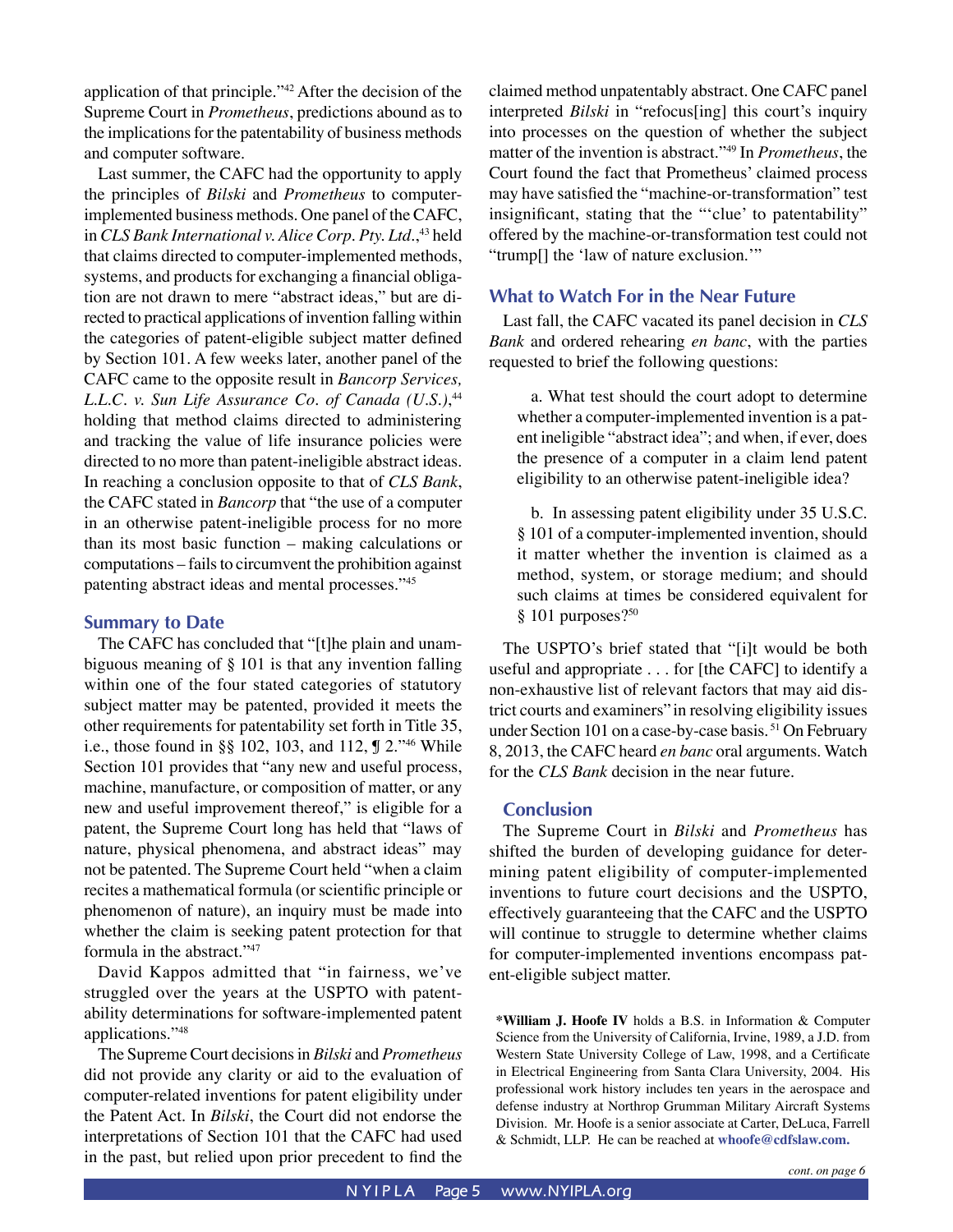### **(Endnotes)**

1 Patent Act of 1952, 35 U.S.C. §§ 1-293.

<sup>2</sup> *Ultramercial, LLC v. Hulu, LLC*, 657 F.3d 1323, 1326 (Fed. Cir. 2011) (citing *Bilski v. Kappos*, 130 S. Ct. 3218, 3225 (2010)).

3 Dennis Crouch, *Ongoing Debate: Is Software Patentable?*, PATENTLY-O (July 27, 2012), http://www.patentlyo.com/ patent/2012/07/ongoing-debate-is-software-patentable.html. 4 409 U.S. 63 (1972).

<sup>5</sup> *Id.* at 65.

<sup>6</sup> *Id.* at 71-72.

<sup>7</sup> *Id.* at 67 (quoting *Mackay Co. v. Radio Corp.,* 306 U.S. 86, 94 (1939)).

<sup>8</sup> *Id.* at 70.

<sup>9</sup> 437 U.S. 584 (1978).

<sup>10</sup> *Id.* at 590. In *Flook*, the Court observed that "[t]he line between a patentable 'process' and an unpatentable 'principle' is not always clear." Both are "conception[s] of the mind, seen only by [their] effects when being executed or performed." *Id.* at 589.

- <sup>11</sup> *Id.* at 594.
- <sup>12</sup> *Benson,* 409 U.S. at 71.

<sup>13</sup> *Flook,* 437 U.S. at 600.

14 450 U.S. 175, 192-193 (1981).

<sup>15</sup> *Id.* at 185.

16 33 F.3d 1526, 1545 (Fed. Cir. 1994) *(en banc)*.

<sup>17</sup> *Id.* at 1544.

<sup>18</sup> *In re Russell*, 48 F.2d 668, 669 (CCPA 1931).

19 Claim 22 was representative, reciting, "[a]n article of manufacture comprising: a computer usable medium having computer readable program code means embodied therein for causing . . . ."

20 53 F.3d 1583 (Fed. Cir. 1995).

<sup>21</sup> *Id.* at 1584.

22 149 F.3d 1368, 1373 (Fed. Cir. 1998).

<sup>23</sup> *In re Nuijten*, 500 F.3d 1346, 1367 (Fed. Cir. 2007).

<sup>24</sup> *State St. Bank,* 149 F.3d at 1377.

25 545 F.3d 943 (Fed. Cir. 2008) *(en banc)*.

<sup>26</sup> *See, e.g.*, *Cochrane v. Deener*, 94 U.S. 780, 788 (1876) ("A process is a mode of treatment of certain materials to produce a given result. It is an act, or a series of acts, performed upon the subject matter to be transformed and reduced to a different state or thing.").

<sup>27</sup> *In re Bilski*, 545 F.3d at 955.

<sup>28</sup> *Id.* at 954.

29 130 S. Ct. 3218, 3223 (2010).

<sup>30</sup> *Id.*

<sup>31</sup> *Id.*

<sup>32</sup> *Id.* at 3231.

<sup>33</sup> *Id.* at 3227.

34 627 F.3d 859, 868 (Fed. Cir. 2010).

<sup>35</sup> *Id.*

<sup>36</sup> *Id.* at 869.

37 654 F.3d 1366 (Fed. Cir. 2011).

<sup>38</sup> *Id.* at 1368. Claim 3 recites a process for verifying the validity of credit card transactions over the Internet.

<sup>39</sup> *Bilski*, 130 S. Ct. at 3225 ("The Court's precedents provide

three specific exceptions to § 101's broad patent-eligibility principles: 'laws of nature, physical phenomena, and abstract ideas.'").

<sup>40</sup> *CyberSource*, 654 F.3d at 1374.

41 132 S. Ct. 1289 (2012).

<sup>42</sup> *Id.* at 1301.

43 685 F.3d 1341, *vacated*, 484 Fed. App'x 559 (Fed. Cir. 2012) *(en banc)*.

44 687 F.3d 1266 (Fed. Cir. 2012).

<sup>45</sup> *Id.* at 1278.

<sup>46</sup> *State Street Bank & Trust Co. v. Signature Financial Group, Inc.*, 149 F.3d 1368, 1372 (Fed. Cir. 1998) (footnote omitted quoting extensively from *In re Bergy*, 596 F.2d 952, 960 (CCPA 1979)).

<sup>47</sup> *Diamond v. Diehr*, 450 U.S 175, 191 (1981).

48 David Kappos, Under Secretary of Commerce for IP & Director of the USPTO, Keynote Address at Center for American Progress, Washington, D.C., *An Examination of Software Patents* (Nov. 20, 2012), http://www.uspto.gov/news/speeches/2012/kappos\_CAP.jsp.

<sup>49</sup> *Research Corp. Technologies, Inc. v. Microsoft Corp.*, 627 F.3d 859, 868 (Fed. Cir. 2010).

<sup>50</sup> *CLS Bank Int'l v. Alice Corp.*, 484 Fed. App'x 559, 559-60 (2012) (*en banc*).

<sup>51</sup> Brief For The United States as Amicus Curiae On Rehearing En Banc in Support Of Neither Party at 8, *CLS Bank Int'l v. Alice Corp.*, No. 2011-1301 (Fed. Cir. 2013).



**If you have any NYIPLA historical records, specifically Bulletins (1967-1981), Greenbooks (prior to 1951), and Judges Dinner booklets (1973 & prior to 1971), please contact Bill Dippert at wdippert@eckertseamans.com or 1.914.286.2813.**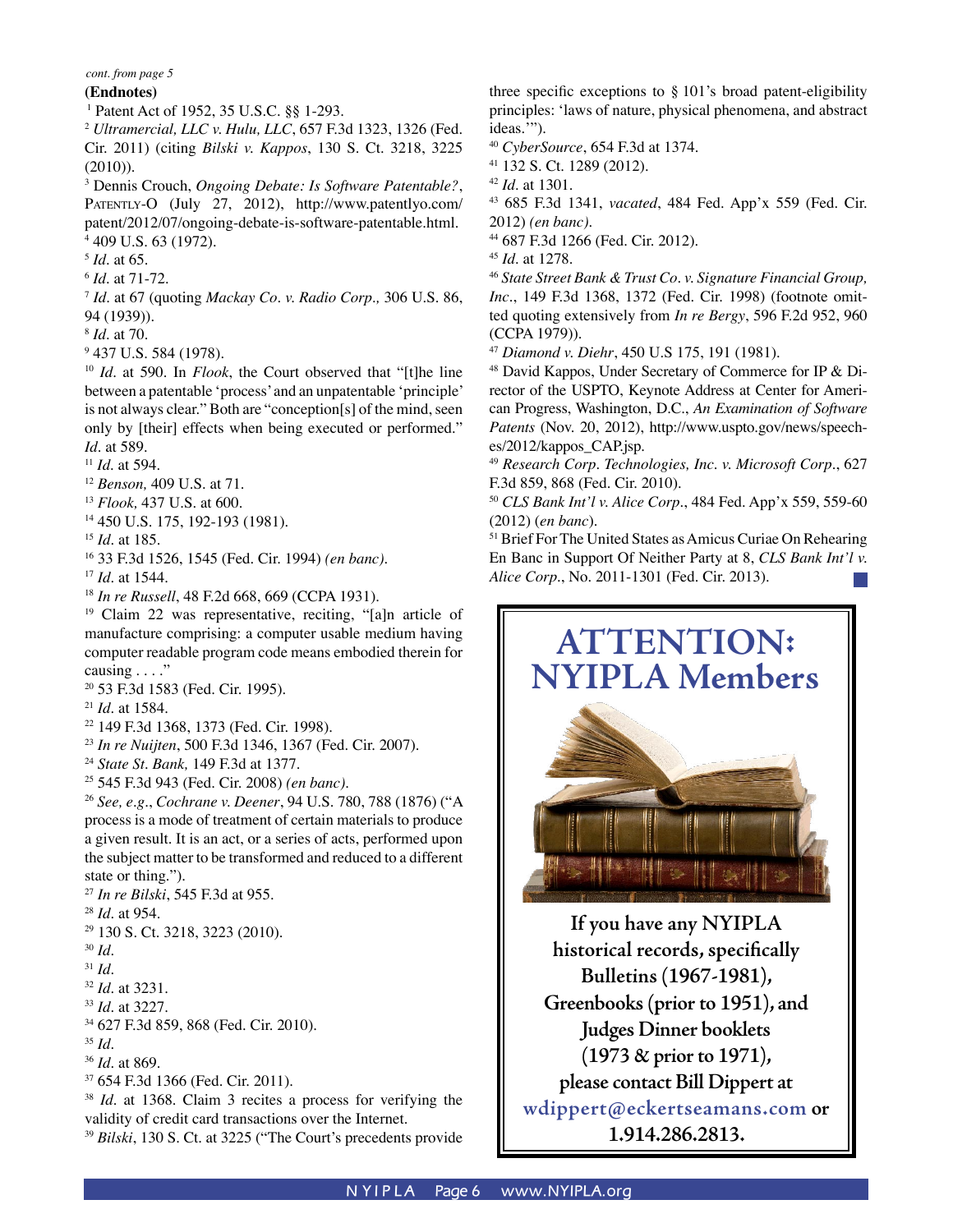# **Recent News Regarding Counterfeit Articles** *By James L. Bikoff, David Heasley, and Amer Raja of Silverberg, Goldman & Bikoff, LLP*

# **Counterfeit Avastin® Slips into U.S. Market Again**

The year has already started off with some very interesting developments in issues relating to dangerous counterfeits. While these incidents illustrate just a few of the dangers posed by counterfeit products to American consumers, they also illustrate the ongoing efforts of U.S. law enforcement and executive agencies in thwarting counterfeiters' attempts to profit at the expense of consumer health and safety.

In early February, the Food and Drug Administration (FDA) announced that another batch of counterfeit Avastin® had reached the United States and entered the medical supply chain.<sup>1</sup> The alert mentioned that two batches of Altuzan, the Turkish brand name of Avastin, had been shipped to American customers, and that at least one batch did not contain the active ingredient, *bevacizumab*. The New York-based Altuzan importer, Pharmalogical, contested the accuracy of the FDA's warning. The FDA also noted in its warning that it was not aware of any patients who had received the fake drug, and that the agency had learned of the fakes during an ongoing investigation targeting drug counterfeiting.

The notice follows a string of warnings issued by the FDA last year that alerted doctors that counterfeit Avastin had entered the United States through at least two drug-distribution networks that passed through Europe. None of the counterfeit drugs traced back to the two distribution networks contained the active ingredient. Even when the drugs contain the proper active ingredients, the FDA considers medicines to be "unapproved" unless imported by the manufacturer.2 In 2012, the public outrage sparked by counterfeit Avastin encouraged Congress to pass section 717 of the FDA Safety and Innovation Act,<sup>3</sup> which substantially increased drug-counterfeiting penalties.

In response to recent discussions about the rampant drug-counterfeiting problem the Institute of Medicine (IOM) issued a report on February 13, 2013 stating that "falsified and substandard medicines – whether sold in street markets or on unregulated websites – are a grave public health problem, as they are ineffective, promote drug resistance, and even cause severe illness and death. . . . Stakeholders around the world share a common interest in combating inferior-quality drugs."4 While the IOM recommends in its report excluding the use of the term "counterfeit," many of its suggestions would go to the heart of the counterfeit drug problem – namely, substandard, falsified, and unregistered drugs. The IOM specifically recommends dropping the use of the term "counterfeit" because it perceives that the term does not encapsulate the overall global public health concerns that illegitimate or substandard drugs pose to consumers.

The IOM report calls for legislative solutions to tighten the U.S. drug supply and distribution chain. First, the IOM proposes that Congress create a nationwide drug tracking system (called "track-and-trace"), which would allow the FDA to monitor the manufacture, shipment, and sale of drugs and ingredients. In addition, the IOM recommends that the U.S. wholesale market be restricted to only firms vetted by the National Association of Boards of Pharmacy. These proposals would rely heavily on a step-by-step restructuring of the global pharmaceutical industry. Put simply, changes in the U.S. pharmaceutical regime would potentially prevent counterfeit drugs and ingredients like the ones found in the most recent incident involving Avastin/Altuzan, from entering the U.S. supply and distribution chain.

# **Counterfeit Toys from China Seized, Arrests Made**

On February 7, 2013, U.S. Immigration and Customs Enforcement (ICE) announced that five individuals and their closely held corporations have been charged with importing hazardous and counterfeit toys from China into the United States. The indictment charges that from July 2005 through January 2013, the defendants imported toys from China that infringed intellectual property rights and violated U.S. safety laws. Specifically, the counterfeit toys allegedly contained excessive lead content and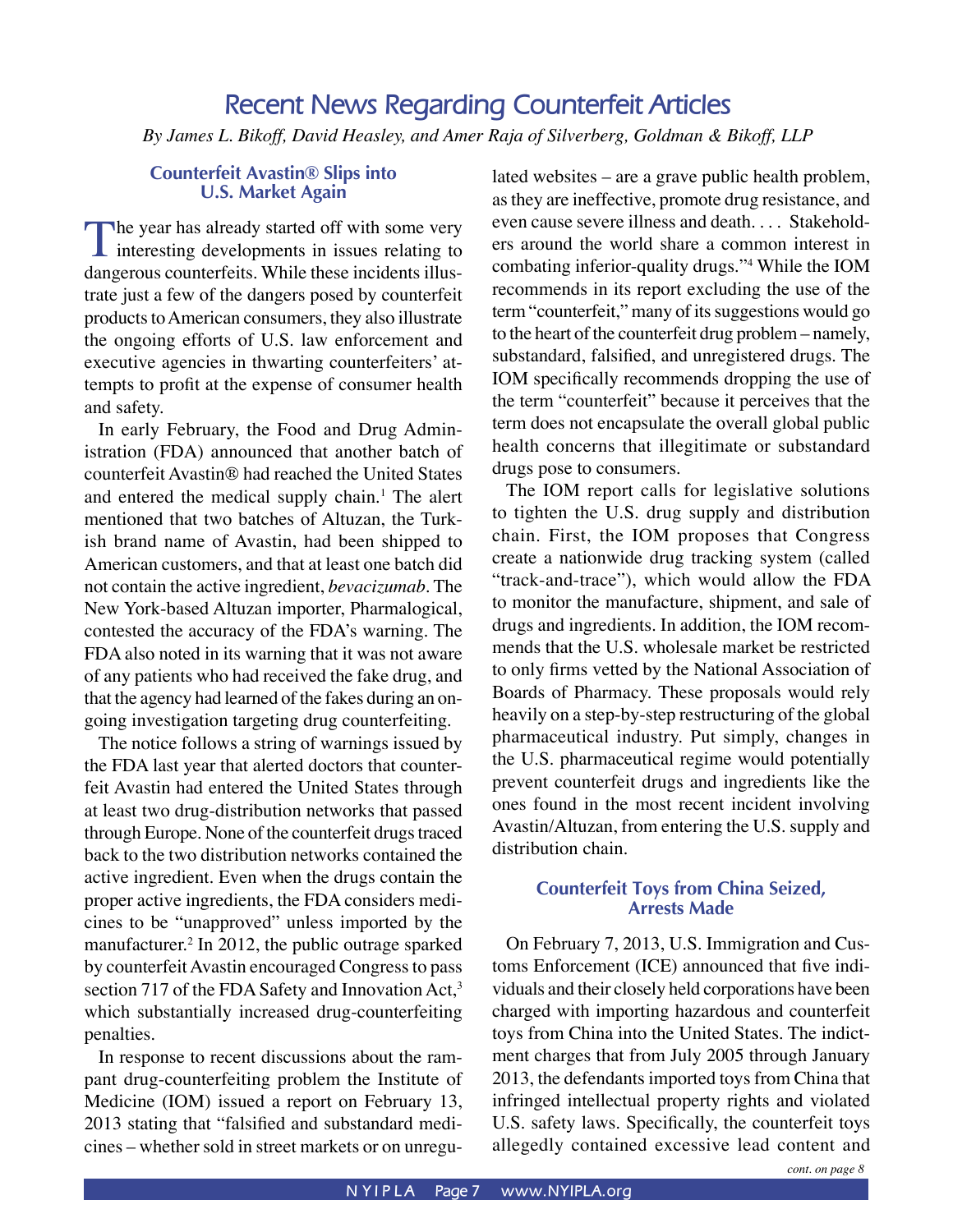phthalate levels, small parts that presented choking or ingestion hazards, and battery compartments that would be too easily accessible to small children. According to the indictment, U.S. Customs and Border Protection (CBP) officers seized the toys in shipping containers entering the United States from China on 33 separate occasions. Sixteen shipments contained toys bearing copyright-infringing images and counterfeit trademarks, including Winnie the Pooh, Dora the Explorer, Power Rangers, and Mickey Mouse.

The arrests and seizures were the result of a coordinated effort between ICE, CBP, the Consumer Product Safety Commission (CPSC), and the New York City Police Department (NYPD). All five defendants are residents of Queens, New York: three are Chinese nationals, and two are Chinese-born naturalized U.S. citizens. Assistant Attorney General Lanny Breuer of the U.S. Department of Justice, Criminal Division, stated that the defendants "allegedly retooled their operations many times in order to avoid detection," and that the arrests reflected a

# **Moving UP A & Moving ON >>>**

focus on "ensuring that consumers receive safe and legitimate goods."5

### **(Endnotes)**

- <sup>1</sup> See Christopher Weaver, FDA Warns of More Fake Cancer Drug, Wall St. J., at B3 (Feb. 6, 2012).
- 2 *Id*.
- 3 Pub. L. 112–144 (July 9, 2012), 126 Stat. 993, amending 18 U.S.C. § 2320.
- 4 Report Brief on "Countering the Problem of Falsified and Substandard Drugs, Institute of Medicine of the National Academies," Institute of Medicine Committee on Understanding the Global Public Health Implications of Substandard, Falsified, and Counterfeit Medical Products (2013) (available at [http://fab.com/sale/19646/](http://fab.com/sale/19646/product/326640///www.iom.edu/~/media/Files/Report%20Files/2013/Substandard-and-Falsified-Drugs/CounteringtheProblemofFalsifiedandSubstandardDrugs_RB.pdf) [product/326640///www.iom.edu/~/media/Files/](http://fab.com/sale/19646/product/326640///www.iom.edu/~/media/Files/Report%20Files/2013/Substandard-and-Falsified-Drugs/CounteringtheProblemofFalsifiedandSubstandardDrugs_RB.pdf) [Report%20Files/2013/Substandard-and-Falsified-Drugs/](http://fab.com/sale/19646/product/326640///www.iom.edu/~/media/Files/Report%20Files/2013/Substandard-and-Falsified-Drugs/CounteringtheProblemofFalsifiedandSubstandardDrugs_RB.pdf) [CounteringtheProblemofFalsifiedandSubstandardDrugs\\_](http://fab.com/sale/19646/product/326640///www.iom.edu/~/media/Files/Report%20Files/2013/Substandard-and-Falsified-Drugs/CounteringtheProblemofFalsifiedandSubstandardDrugs_RB.pdf) [RB.pdf](http://fab.com/sale/19646/product/326640///www.iom.edu/~/media/Files/Report%20Files/2013/Substandard-and-Falsified-Drugs/CounteringtheProblemofFalsifiedandSubstandardDrugs_RB.pdf)).
- 5 U.S. Dept. of Justice Press Release, "Five Individuals and Five Corporations Charged in New York for Importing and Selling Hazardous and Counterfeit Toys," Feb. 6, 2013 (available at [http://www.justice.gov/opa/pr/2013/](http://www.justice.gov/opa/pr/2013/February/13-crm-162.html) [February/13-crm-162.html](http://www.justice.gov/opa/pr/2013/February/13-crm-162.html)).

k Marylee Jenkins, a past president of the New York Intellectual Property Law Association, a past chairperson of the American Bar Association Section of Intellectual Property Law, and the current head of Arent Fox LLP's Intellectual Property group in New York, was appointed to serve on the U.S. Patent and Trademark Office's Patent Public Advisory Committee ("PPAC"). PPAC is a nine-member committee whose members have backgrounds and achievements in finance, management, labor relations, science, technology, and office automation. PPAC advises the Director of the USPTO on matters relating to the policies, goals, performance, budget, and user fees of the USPTO relating to patents.

k Joshua L. Raskin, formerly of Bernstein Litowitz Berger & Grossmann LLP, has joined the Intellectual Property & Technology Practice of Greenberg Traurig, LLP as a shareholder.

**K** George Freeman, formerly of the New York Times Co., has joined the Content, Media & Entertainment Practice of Jenner & Block as Of Counsel.

**EXECUTE:** Paul Gupta, formerly of Orrick, Herrington & Sutcliffe LLP, has joined the Litigation and Intellectual Property and Technology practices of DLA Piper as a partner.

The Bulletin's Moving Up and Moving On feature is for the Association's members. If you have changed your firm or company, made partner, received professional recognition, or have some other significant event to share with the Association, please send it to the Bulletin editors: Mary Richardson (mary.e.w.richardson@gmail.com) or Robert Greenfeld (rgreenfeld@mayerbrown.com).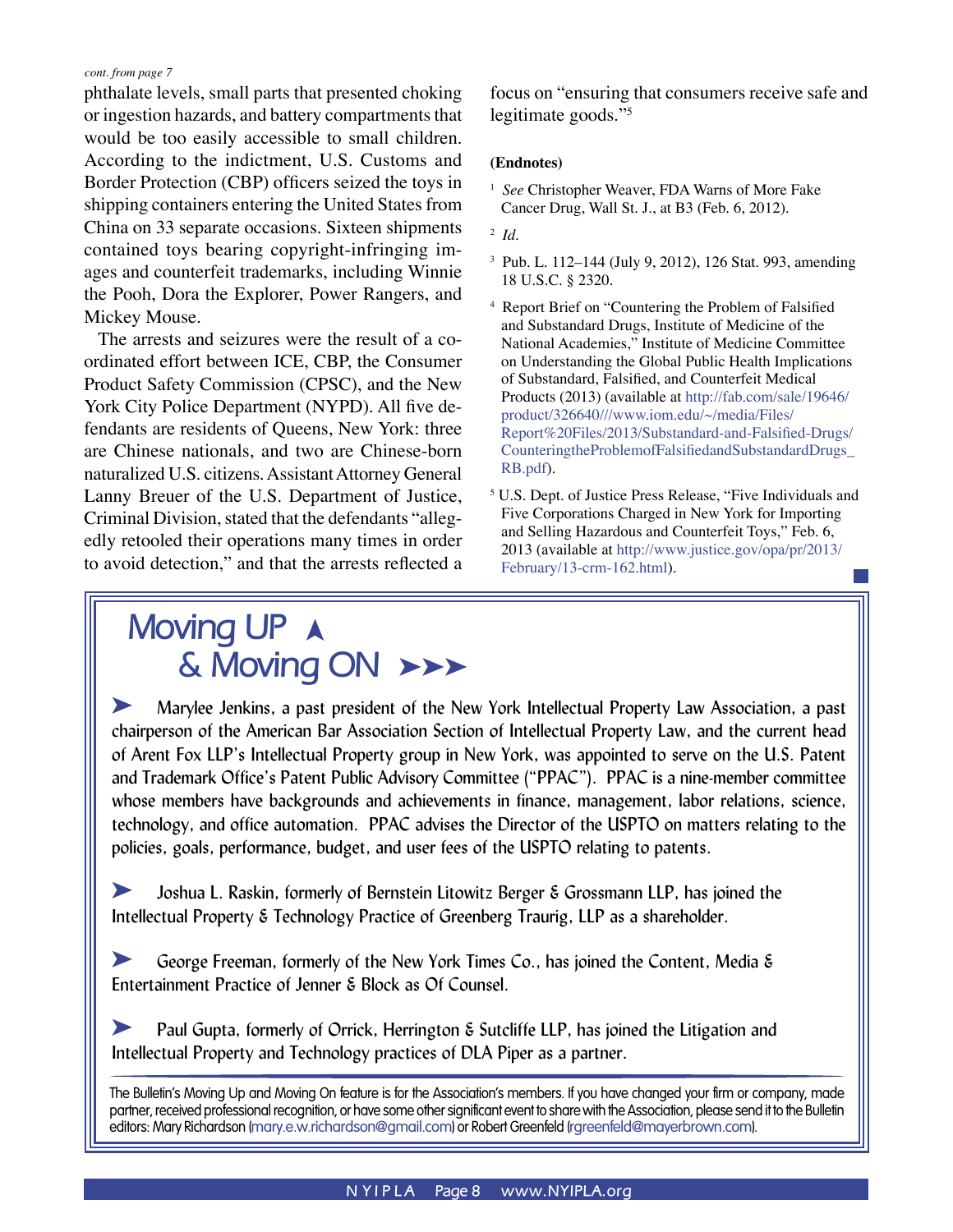# **U.S. CBP and ICE Release Fiscal Year 2012 Intellectual Property Rights Seizure Statistics**

*By James L. Bikoff and Griffin Barnett of Silverberg, Goldman & Bikoff, LLP*

On Thursday, January 17, 2013, United States Customs & Border Protection ("CBP") and U.S. Immigration and Customs Enforcement ("ICE") Homeland Security Investigations ("HSI") announced the fiscal year ("FY") 2012 results of their ongoing efforts to protect American consumers from counterfeit and pirated products in its annual Intellectual Property Rights ("IPR") Seizure Statistics Report. Although the number of individual seizures dropped from 24,792 in FY 2011 to 22,848 in FY 2012 (a decrease of 7.8 percent), the total estimated value of the seized goods rose from \$1.11 billion in FY 2011 to an estimated \$1.26 billion in FY 2012 (an increase of about 13.7 percent).

The top commodities by value seized in FY 2012 were handbags and wallets (40% of all seizures by value); watches and jewelry (15%); clothing apparel and accessories (11%); consumer electronics (8%); footwear (8%); pharmaceuticals and personal care items (7%); digital media (3%); and computers and computer accessories (3%). Increased enforcement efforts in consumer safety-related products led to 79 arrests, the seizure of 3.7 million doses of counterfeit medicines worth \$10.5 million, and the takedown of approximately 18,000 counterfeit drug websites through Operation Pangea V. Additionally, counterfeit airbag seizures increased from 13 in FY 2011 to 65 in FY 2012, and counterfeit contact lens seizures increased from 11 shipments in FY 2011 to 99 in FY 2012.

China remained the overwhelming source for the products seized in FY 2012, accounting for 72% of all goods seized by value – no percentage change from FY 2011. Hong Kong accounted for 12% of goods seized, Singapore and India each for 1%, and all other countries accounted for 14% of goods seized in FY 2012. Peru debuted on the top ten source economies list due to the seizure of nearly \$2 million in counterfeit apparel, predominantly sportswear and team jerseys.

Consistent with recent trends, IPR seizures in international mail and express carriers continued to vastly outnumber IPR seizures in cargo and other modes of transit, although the value of goods seized in cargo greatly exceeded mail and express seizures. More specifically, 9,852 mail shipments, 8,490 express shipments, and merely 1,526 cargo shipments were seized, though by value, mail shipments accounted for about \$80 million in goods, express shipments accounted for around \$140 million in goods, and cargo shipments accounted for nearly \$700 million in goods.

CBP and HSI have stated that "the internet has fueled explosive growth in the numbers of small packages of counterfeit and pirated goods shipped through express carriers and mail." CBP.gov, Newsroom, *IPR Seizure Statistics,*  [http://cbp.gov/xp/cgov/trade/priority\\_trade/ipr/](http://cbp.gov/xp/cgov/trade/priority_trade/ipr/ipr_communications/seizure/) [ipr\\_communications/seizure/.](http://cbp.gov/xp/cgov/trade/priority_trade/ipr/ipr_communications/seizure/) As part of the inter-agency effort to combat internet-based counterfeiting and piracy, ICE and CBP took down 697 websites trafficking in such goods during FY 2012.

In addition to seizures, federal efforts to crack down on IPR theft led to 691 arrests, 423 indictments and 334 prosecutions in FY 2012. CBP, HSI, and all 21 federal agencies involved with the National IPR Center, through its seizures and other law enforcement efforts, continue to protect American consumers and businesses by combating intellectual property infringement and theft.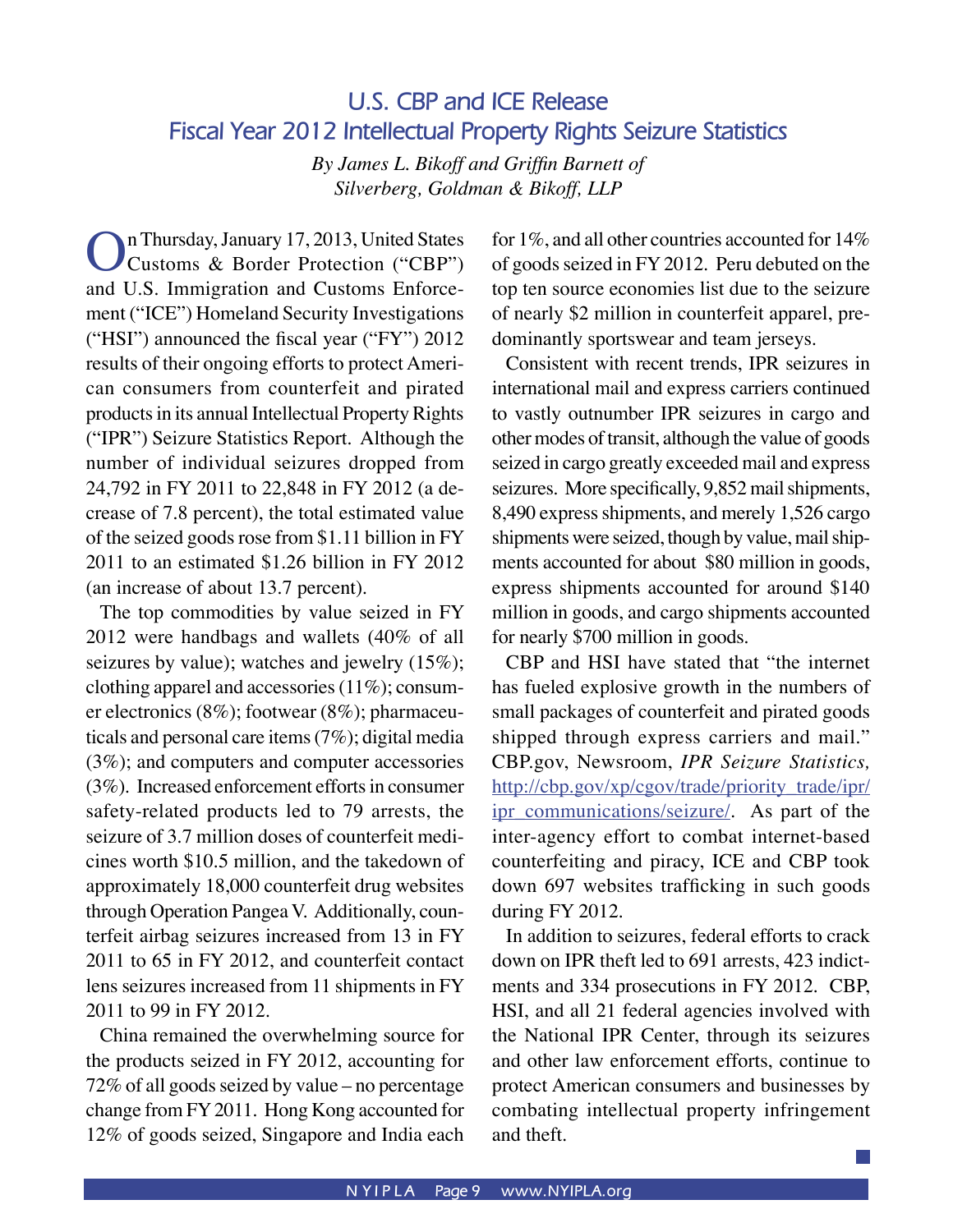# **February/March 2013 IP Media Links** *Edited by Ted Wills, Member of NYIPLA Publications Committee*

# *In "IP Media Links"* The Bulletin *takes a look at how non-legal media outlets are covering intellectual property.*

In February and March media publications, there<br>have been quite a few media voices who opine **Thave been quite a few media voices who opine** about reforms in the world's IP systems. Several of those voices comment on IP theft. In *Foreign Affairs*, Pamela Passman, the CEO of the Center for Responsible Enterprise & Trade, argues that the private sector should take more responsibility for fighting the problem of counterfeiting and IP theft. Even though governmental organizations such as the World Bank, the WTO, and others have made IP theft a top priority in recent years, there are limits to what these organizations can do. A more effective IP theft protection regime would include a private sector-led program to promote responsible business practices in the global supply chain. The author's suggestions for private sector action include intellectual property policies and principles adopted by a high-level resolution of the company's board; developing a code of conduct that details expectations for employees, contractors, and others; developing a management system that includes mechanisms that monitor and help ensure that the company's IP policies are understood and implemented; and establishment of controls and checks to ensure employees and third parties are following the procedures and that all policies and procedures are regularly reviewed ([http://www.foreignaffairs.](http://www.foreignaffairs.com/articles/139028/pamela-passman/how-to-protect-intellectual-property) [com/articles/139028/pamela-passman/how-to-pro](http://www.foreignaffairs.com/articles/139028/pamela-passman/how-to-protect-intellectual-property)[tect-intellectual-property\)](http://www.foreignaffairs.com/articles/139028/pamela-passman/how-to-protect-intellectual-property).

 The *Wall Street Journal*'s CIO Journal blog also covers IP theft this month by examining why software engineers in R & D labs seem to be susceptible to the cyber attacks that are intended to steal IP. This is thought to be because of the open culture of engineers. The attacks often come in the form of unsolicited emails. Because of their open culture, engineers tend to be less suspicious of unsolicited e-mails. They click on a link in the unsolicited e-mail and the link exposes the user's computer and then the entire organizational network to cyber espionage ([http://blogs.wsj.com/](http://blogs.wsj.com/cio/2013/02/22/why-engineers-fall-for-phishing-attacks/) [cio/2013/02/22/why-engineers-fall-for-phishing-at](http://blogs.wsj.com/cio/2013/02/22/why-engineers-fall-for-phishing-attacks/)[tacks/](http://blogs.wsj.com/cio/2013/02/22/why-engineers-fall-for-phishing-attacks/)).

In a February piece in the *LA Times*, opinion writer Jon Healey endorses the new entertainment industry-sponsored system that turns internet service providers ("ISPs") into anti-piracy enforcers. The system was developed by the Center for Copyright Information, a joint effort of five major ISPs and four trade associations representing music and film companies. Under the new system, the copyright owners will monitor for illegal file-sharing and report infringing users to the ISPs. An infringing user is subject to a graduated series of warnings and limitations on that user's Internet connection: the first violation results in a warning, and after the fifth violation, the ISPs may reduce the user's bandwidth and automatically redirect that user to an anti-piracy information page. Although Healey has some concerns about the burden that the new system puts on the consumer to appeal an improper notice and/or sanctions from the ISPs, Healey thinks that this new system is a step in the right direction. Healey thinks it will work because a similar program in France resulted in deterring most of the infringing users after just one notice and because the system focuses responsibility on users as opposed to the technologies that can be used to infringe [\(http://www.latimes.](http://www.latimes.com/news/opinion/opinion-la/la-ol-online-piracy-notices-start-soon-20130225,0,7274229.story) [com/news/opinion/opinion-la/la-ol-online-piracy](http://www.latimes.com/news/opinion/opinion-la/la-ol-online-piracy-notices-start-soon-20130225,0,7274229.story)[notices-start-soon-20130225,0,7274229.story\)](http://www.latimes.com/news/opinion/opinion-la/la-ol-online-piracy-notices-start-soon-20130225,0,7274229.story).

 In a recent episode, the Freakonomics Podcast tackles reform of the British copyright system by considering the estate of Winston Churchill. Churchill died without much material wealth. The only things of value that he left to his descendants are his words. The estate owns any word that Churchill ever wrote or uttered in public and is notoriously aggressive in protecting its copyrights. And because the British system does not have a fair use exemption, British authors must pay the hefty fee of 500 pounds for every 1000 words in order to quote Churchill. Rohan Silva, senior policy advisor to British Prime Minister David Cameron, advocates for the reform of the British system. Putting aside the relatively minor problem of academics who wish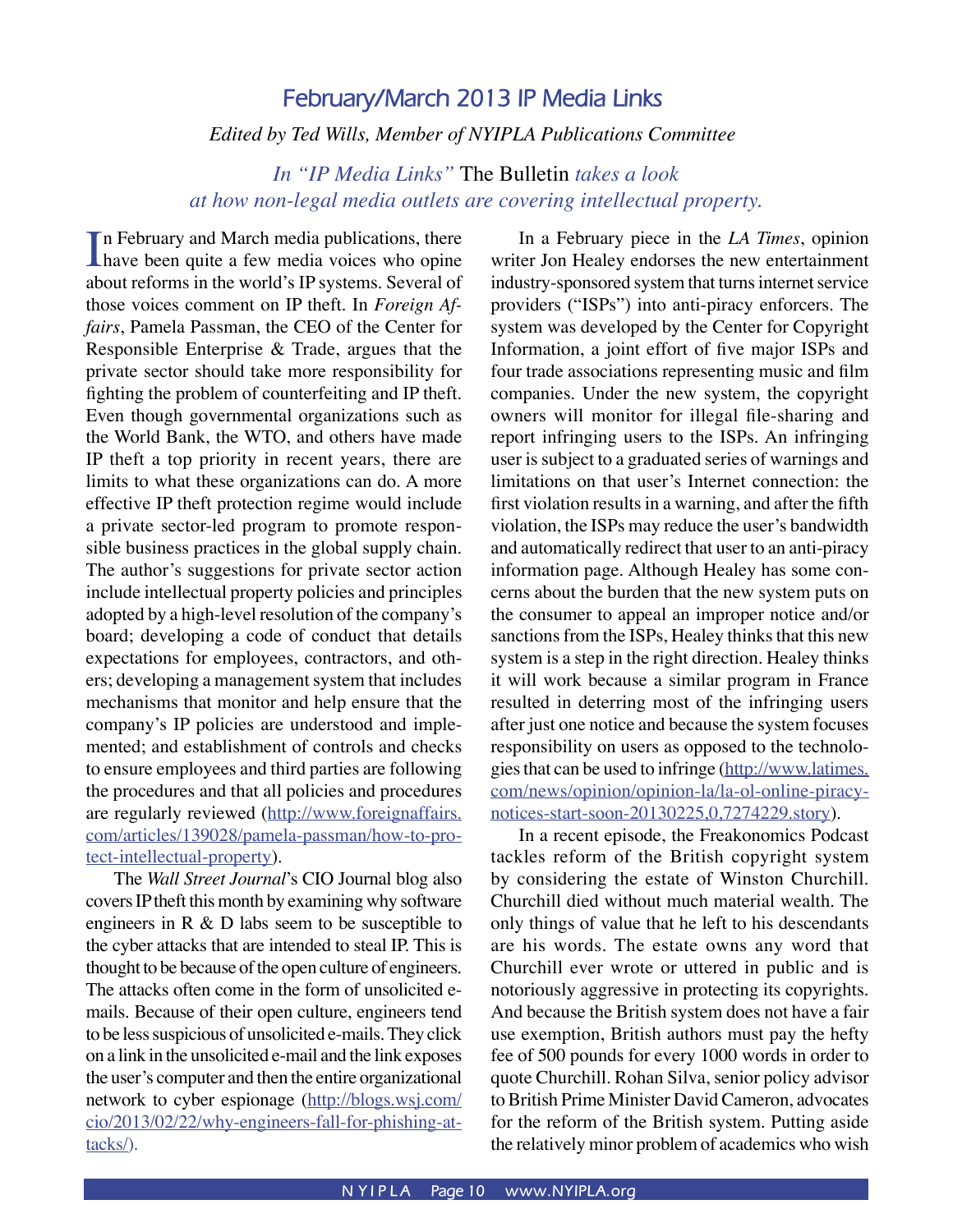to write books about Churchill, Silva is concerned that its system is putting Britain at an economic disadvantage in the digital age. In a conversation Silva had with the founders of Google, Larry Page and Sergey Brin, Page and Brin opined that they could not have founded Google in Britain. Without a fair use exemption, they never could have developed their search algorithm without running afoul of British copyright laws. At Silva's urging, the Cameron administration commissioned a report to determine how to update the U.K.'s copyright regime. The recommendations include: the creation of a digital copyright exchange that would make it easy for a user to find out who owns a piece of content and pay him for it; the government should facilitate the use of orphaned works by allowing a fair-use exemption if the owner of such works can't be found; and the liberalization of copyright restrictions to make it easier for researchers of various kinds to sort through massive piles of data ([http://www.freakonomics.](http://www.freakonomics.com/2013/01/17/who-owns-the-words-that-come-out-of-your-mouth-a-new-freakonomics-radio-podcast/) [com/2013/01/17/who-owns-the-words-that](http://www.freakonomics.com/2013/01/17/who-owns-the-words-that-come-out-of-your-mouth-a-new-freakonomics-radio-podcast/)[come-out-of-your-mouth-a-new-freakonomics](http://www.freakonomics.com/2013/01/17/who-owns-the-words-that-come-out-of-your-mouth-a-new-freakonomics-radio-podcast/)[radio-podcast/](http://www.freakonomics.com/2013/01/17/who-owns-the-words-that-come-out-of-your-mouth-a-new-freakonomics-radio-podcast/)).

 The ongoing debate about how to address the issue of patent trolls has continued in February and March. An editorial in the *San Francisco Chronicle* endorses the Saving High-Tech Innovators from Egregious Legal Disputes Act of 2013 (the "SHIELD Act") as an ingenious way to stop patent trolls. The basic innovation of the SHIELD Act is that it forces trolls to pay a defendant's legal costs upon entry of a final judgment against a troll. The Act exempts inventors and entities that have spent money and effort to bring patented products to the market. Nonexempt parties must post a bond at the beginning of litigation that would cover the costs to the defendant should final judgment be in favor of the defendant. The author believes that the SHIELD Act would go a long way in ameliorating the problem of patent trolls because trolls bring in much of their revenue by preying on small companies that do not have the resources to defend a patent infringement suit. These companies most often decide that the best course of action is to settle. But trolls win at trial only 24% of the time. The author believes that if the SHIELD Act becomes law, startups will be able to find attorneys who will work on contingency more easily and will have a stronger incentive to bring infringement cases to trial. And if these small companies are not willing to settle, trolls will have a strong disincentive from bringing frivolous patent infringement claims [\(http://www.](http://www.sfgate.com/opinion/editorials/article/Shield-Act-can-rein-in-patent-trolls-4340366.php) [sfgate.com/opinion/editorials/article/Shield-Act](http://www.sfgate.com/opinion/editorials/article/Shield-Act-can-rein-in-patent-trolls-4340366.php)[can-rein-in-patent-trolls-4340366.php\)](http://www.sfgate.com/opinion/editorials/article/Shield-Act-can-rein-in-patent-trolls-4340366.php).

 Giving the other side of the argument in an op-ed in the *San Francisco Chronicle*, Robert A. Berman, the president and CEO of CopyTele Inc., a company specializing in patent monetization, argues that too much negative attention is paid to nonpracticing entities ("NPEs") (a less derogatory term for patent trolls). NPEs, argues the author, represent the interests of the small inventor when large companies use their market dominance and vast financial resources to steamroll the inventor and steal innovations. Instead of picking on NPEs, the author makes five recommendations for strengthening our patent system: 1) let the U.S. Patent and Trademark Office keep more of the money it generates; 2) eliminate anonymous re-exam requests; 3) make companies that flood the patent office with applications pay extra issuance fees; 4) pass laws that encourage parties to work out their patent issues without suing; and 5) make companies more responsible for stealing inventions [\(http://www.sfgate.com/opinion/article/Pat](http://www.sfgate.com/opinion/article/Patent-trolls-often-help-the-little-guy-4340373.php)[ent-trolls-often-help-the-little-guy-4340373.php\)](http://www.sfgate.com/opinion/article/Patent-trolls-often-help-the-little-guy-4340373.php).

 Finally, in the *Washington Post*, columnist Robert McCartney is frustrated by the lack of reform of the legal standard used to determine whether the Washington Redskins can continue to hold the trademark in the name "Redskins." On March 7, lawyers for the Redskins faced off against lawyers for Native American groups before the TTAB in another chapter in the ongoing battle between the two sides. The Native Americans want the trademark canceled because it is offensive to their people. McCartney admits that a trademark hearing is a lousy way to try to advance a moral principal. But he is nevertheless frustrated that the standard to determine whether the mark should be canceled for offensiveness, whether a "substantial composite" of Native Americans found the mark offensive at the time it was granted, ignores the fact that certainly a substantial composite of Native Americans find the mark offensive today [\(http://www.](http://www.washingtonpost.com/local/how-many-indians-must-feel-disparaged-to-strip-redskins-trademark-protection/2013/03/09/35cd90f0-8846-11e2-999e-5f8e0410cb9d_story.html) [washingtonpost.com/local/how-many-indians](http://www.washingtonpost.com/local/how-many-indians-must-feel-disparaged-to-strip-redskins-trademark-protection/2013/03/09/35cd90f0-8846-11e2-999e-5f8e0410cb9d_story.html)[must-feel-disparaged-to-strip-redskins-trademark](http://www.washingtonpost.com/local/how-many-indians-must-feel-disparaged-to-strip-redskins-trademark-protection/2013/03/09/35cd90f0-8846-11e2-999e-5f8e0410cb9d_story.html)[protection/2013/03/09/35cd90f0-8846-11e2-999e-](http://www.washingtonpost.com/local/how-many-indians-must-feel-disparaged-to-strip-redskins-trademark-protection/2013/03/09/35cd90f0-8846-11e2-999e-5f8e0410cb9d_story.html)[5f8e0410cb9d\\_story.html](http://www.washingtonpost.com/local/how-many-indians-must-feel-disparaged-to-strip-redskins-trademark-protection/2013/03/09/35cd90f0-8846-11e2-999e-5f8e0410cb9d_story.html)).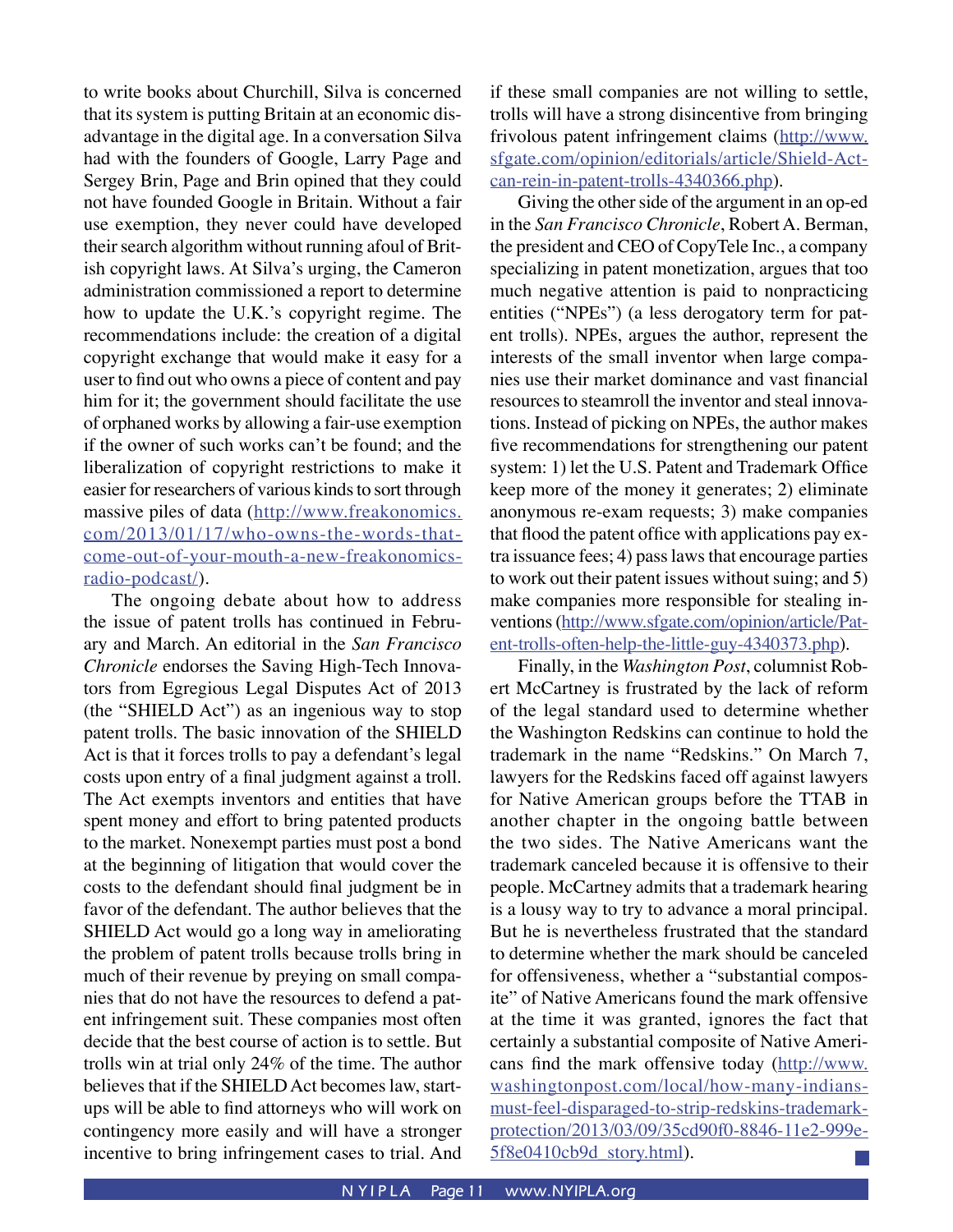# *NYIPLA Calendar www.nyipla.org*

# **29th Annual JPPCLE**

EARN 8.0 NYS/NJS CLE PROFESSIONAL CREDITS

 $\blacktriangleright$  Tuesday, April 16, 2013

New York Marriott Marquis, 1535 Broadway, New York, NY

# Buffalo CLE Reception

# **Patentability and Enforceability of Mobile Apps**

EARN NYS/NJS 1.0 CLE PROFESSIONAL CREDIT

 $\blacktriangleright$  Thursday, April 25, 2013

Hodgson Russ LLP, The Guaranty Building, 140 Pearl Street, Suite 100, Buffalo, NY

# **World IP Day: IP in Fashion**

EARN NYS/NJS 1.0 CLE PROFESSIONAL CREDIT

 $\blacktriangleright$  Friday, April 26, 2013

Fordham Law School, 140 West 62nd Street, New York, NY

# **Roundtable: Using Expert Witnesses For Deposition**

**Young Associates - NYIPLA Members Only**

 $\blacktriangleright$  Tuesday, May 14, 2013

Goodwin Procter, 620 8th Avenue, New York, NY

# **NYIPLA Annual Meeting**  $\blacktriangleright$  Tuesday, May 21, 2013

Keynote Speaker Honorable Dennis Jacobs Chief Judge of the United States Court of Appeals for the Second Circuit The Princeton Club, 15 West 43rd Street, New York, NY

# **Hot Topics in Trademark CLE Seminar**

EARN NYS/NJS 3.5 CLE PROFESSIONAL CREDITS

 $\blacktriangleright$  Wednesday, July 17, 2013

The Princeton Club, 15 West 43rd Street, New York, NY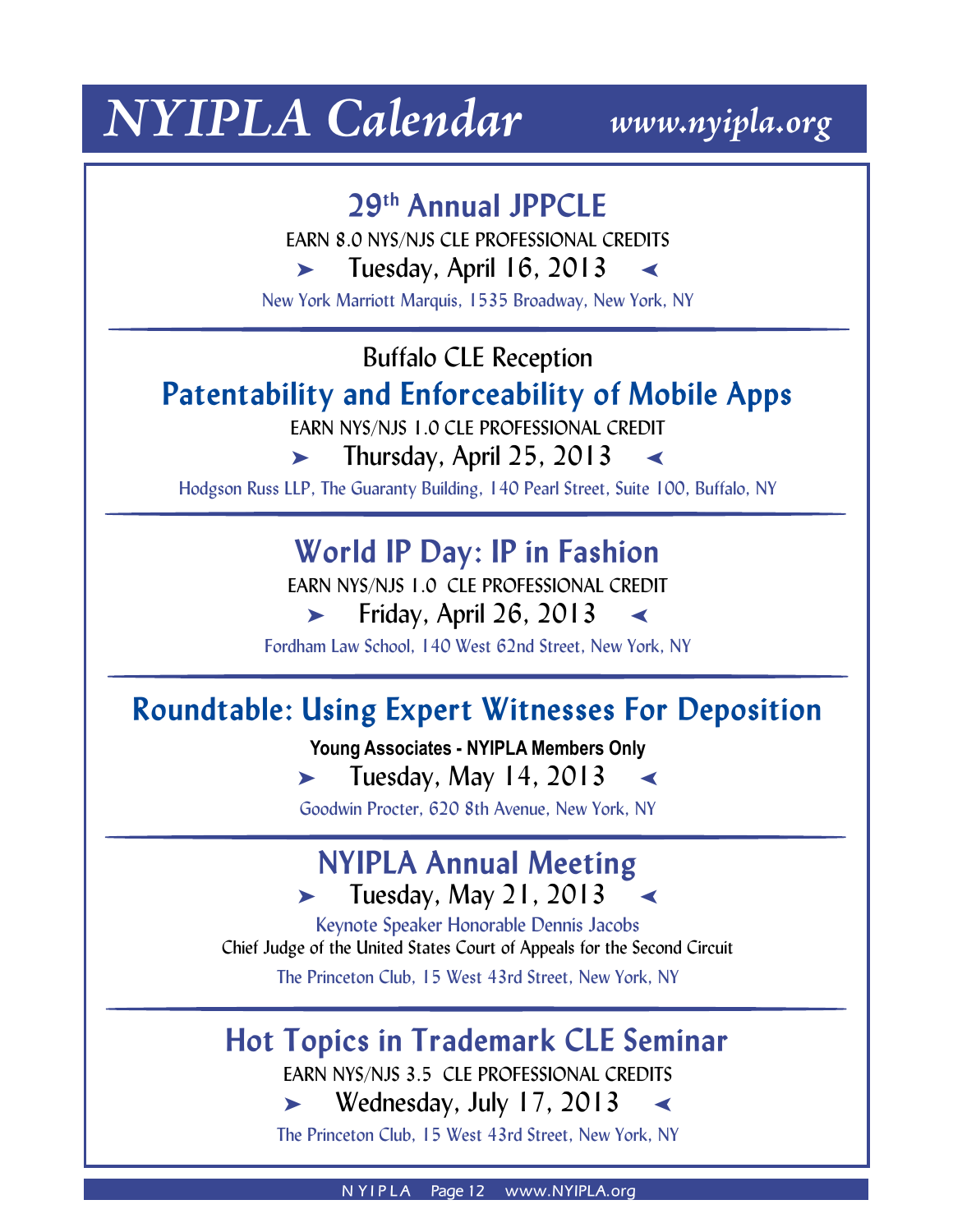

# **As Time Goes By – Closer Than They Appear in the Mirror**

With the honoring of Judge Barbara Jones at the 2013 Judges Dinner fresh in our minds, it may be useful to reflect on another judicial honoree of an earlier era in order to reinforce our awareness of our Association's long-standing tradition of honoring judges.

The honoree at the 1933 Judges Dinner was Hon. Arthur Carter Denison. Judge Denison sat on the U.S. Court of Appeals for the Sixth Circuit for two decades running from 1911 until 1931.

In 1933, the Waldorf hotel complex was essentially brand new. It was widely considered to be the leading hotel in the world. It must have been quite a sight to behold at the time, particularly as a counter-point to the gloom and doom of the Great Depression that had settled in across the nation then. The "old" Waldorf, which had been located on Fifth Avenue, was torn down to make way for the construction of the Empire State Building.

We may wonder why our Association, which then was exclusively focused on patent law issues, would have been honoring a former judge from a federal appellate court of general jurisdiction located in a region outside of our Association's traditional geographic footprint. The reasons appear to be two-fold: (1) since the Federal Circuit had not yet been created, the existing federal appellate courts, including the Sixth Circuit, heard patent as well as other appeals and (2) Judge Denison was a well-regarded judicial figure in the field of patent law.

In spite of reason (1), the idea of creating a single court of patent appeals was being actively considered at the time. In fact, a proposal for such a court was prepared and circulated in 1931 by Edwin J. Prindle (NYPLA\* President 1927-28). The proposal was carefully considered by our Association's Patent Law and Practice Committee chaired by Richard Eyre (NYPLA President 1930-31), and was rejected by the Committee and by the Association's Board of Governors. Nonetheless, bills in favor of a single patent appeals court were



introduced in Congress during 1936. Those bills were not adopted, and it took another half century until the Federal Circuit finally materialized.

*Dale Carlson, a partner at Wiggin and Dana, is NYIPLA Historian and a Past President.*

As to reason (2), the job of singing Judge Denison's praises at the Waldorf podium was assigned to Hon. John Clark Knox of the Southern District of New York. Judge Knox spoke with flair and wit coupled with a tone of self-deprecation.

By way of introduction, Judge Denison observed that he had once been the youngest judge sitting on the federal bench. He then noted: "Now, I am within the shadow of my middle years. My hair is gray, and what is worse, it has become exceedingly thin. As I approach the ranks of the patriarchs, I am entitled to recall the past."

In recalling the past, Judge Knox contrasted his own contributions to patent law with those of Judge Denison using the Mississippi River as a basis for a simile. He put it thusly: "To me, the law of patents is a muddy, whirling and unlovely stream, quite reminiscent of the Mississippi when it is in flood . . . . Now and again it struck a soft headland with irresistible force and a chunk of earth, unable longer to withstand the mighty stream, would break away from its fastenings. For an instant, as the earth dissolved, the tawniness of the stream would be deepened, and then, oblivious of what had transpired, the river would sweep on towards the sea."

He gave short-shrift to his own contributions to patent law in observing: "My [patent] decrees serve only to muddy the water for a moment, and then the stream of patent jurisprudence keeps on 'rollin' along' as though I hadn't done a thing to impede or change it."

Judge Knox then extended the simile in words of high praise for Judge Denison, noting that he "had made the law of patents understandable to minds less brilliant than his own. As the possessor of one of those lesser minds, I pay him homage tonight. You should do so, too, because he has contributed largely to the clarification and purity of the juridical stream upon which you men sail your boats of marque and reprisal."

Today we continue to sail our boats upon the juridical stream of patent law thanks to modern-day successors to the likes of Judges Knox and Denison. Thankfully our Association maintains a tradition of taking the opportunity provided by the Judges Dinner to honor judges, and to specially recognize those for making significant contributions to the development of patent law, as well as other areas of intellectual property law. May this fine tradition long continue!

With kind regards,

Dale Carlson

\*The NYIPLA used to be known as the New York Patent Law Association.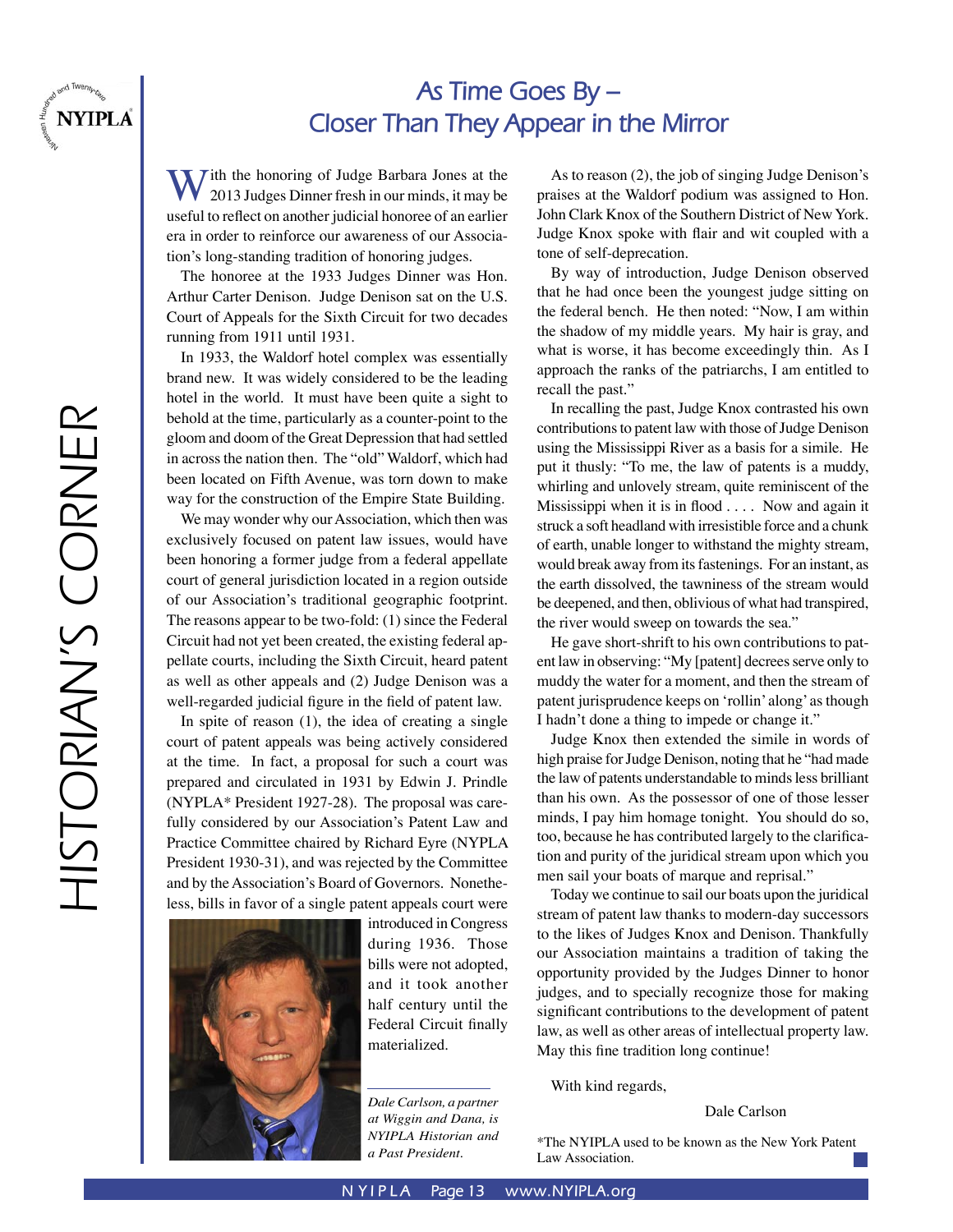

# **February 6, 2013 CLE Program "First-To-File:**

**Is Your Company Ready for the Upcoming Changes to the Patent Laws?"**

*By Raymond Farrell*

On February 6, 2013, NYIPLA hosted a<br>CLE program and networking event at the Morrelly Homeland Security center in Bethpage, Long Island. The program, which drew over 125 attendees, was a collaborative effort in cooperation with the Long Island Forum for Technology (LIFT), the Long Island Software and Technology Network (LISTnet), and Accelerate Long Island, which is an organization formed to foster the economic potential of Long Island's world-class research institutions by connecting their work product with entrepreneurs and inventors to commercialize technology, foster the growth of a high-tech innovative economy, and create new jobs and businesses on Long Island. This was a major effort by the NYIPLA to reach out to Long Island and foster a growing relationship with the businesses and law firms located there.

 After introductory remarks by NYIPLA President, Tom Meloro, the program included two panels and a presentation on the small business research development efforts on Long Island. The first panel addressed the about-tobe enacted changes under the AIA. It was moderated by Colman Ragan of Actavis, Inc. Peter DeLuca of Carter, DeLuca, Farrell & Schmidt, LLP presented the prosecution perspective,

while Mike Johnson of Willkie Farr & Gallagher, LLP presented the litigation perspective. Additionally, Sue Purvis, the USPTO's recently assigned Innovation and Outreach Coordinator for Greater New York, spoke on her role and the USPTO perspective.

 Frank Otto, the president of the Long Island Forum for Technology, then presented his organization's role in providing support to Long Island companies through technical and business advisory assistance as well as state funding through the Small Business Innovative Research program.

 The second panel was directed to the practical application of the AIA law changes and was moderated by Mark Lesko, Executive Director of Accelerate Long Island, and a former federal prosecutor both in Washington DC and the Eastern District of New York. Tom O'Rourke of Bodner & O'Rourke presented a legal review of the various tools available under the AIA. Walter Copan, the Managing Director for the Office of Technology and Commercialization and Partnerships at Brookhaven National Lab, gave his perspective on the AIA changes as they relate to Brookhaven Lab. Donna Tumminello, the Assistant Director, Technology Transfer and Industry Relations Research Foundation of

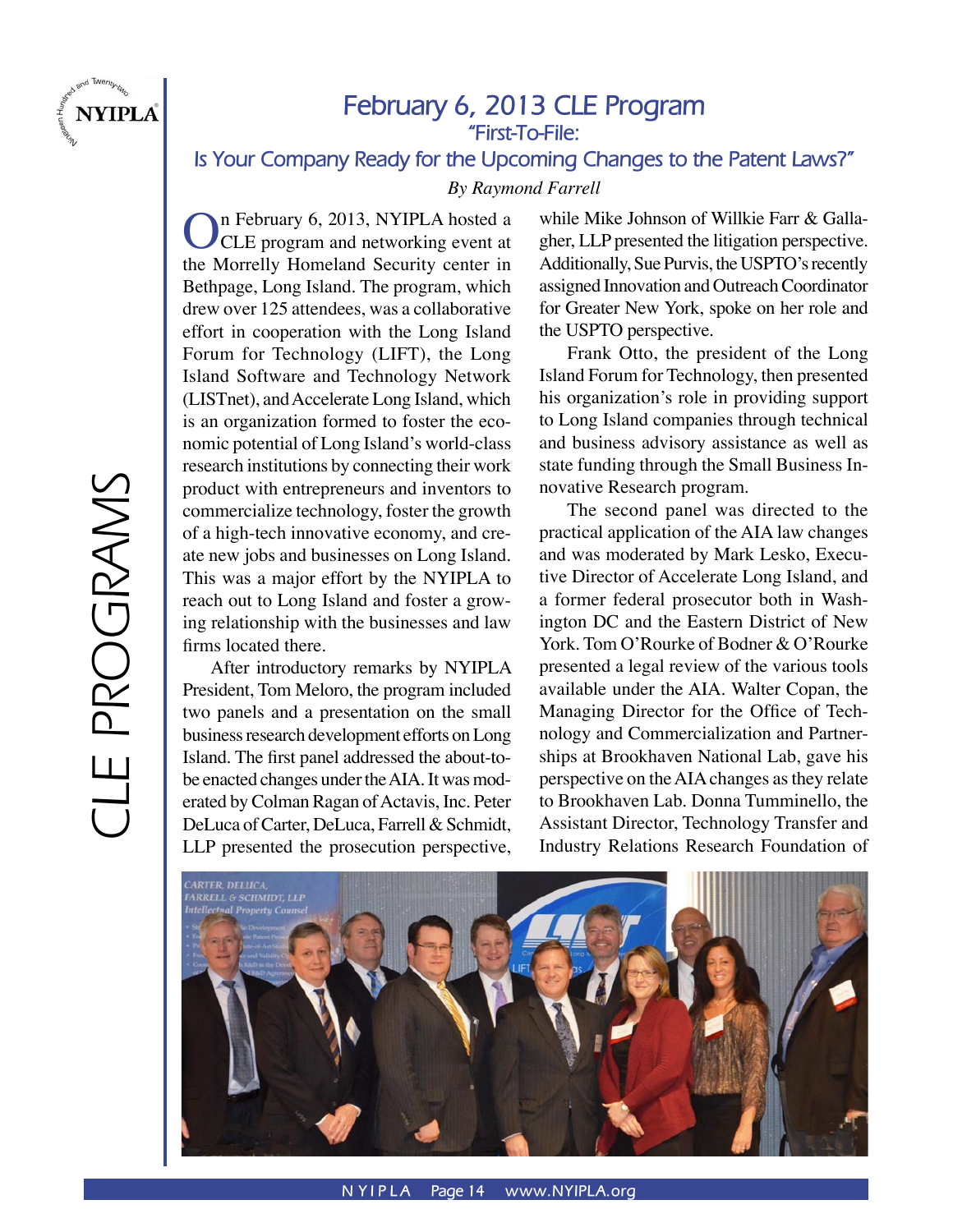State University of New York, gave her perspective of how the AIA changes would affect the commercialization efforts at SUNY Stony Brook. Also on the panel giving his perspective based on his extensive while sharing refreshments. The discussions during the reception were lively and informative. The NYIPLA hopes to return to Long Island in the near future for additional CLE and networking events.

experience in commercializing patents was Michael McEntee, formerly of InterDigital Communications, LLC, and now an Entrepreneur in Residence as part of Accelerate Long Island's Accelerate Assist program.

 After the panels and presentations, there was a networking event during which the panelists and the attendees were able to share their thoughts on the changing landscape of intellectual property law and its impact on Long Island businesses,



# **February 28, 2013 CLE Luncheon "Making Your Case: Effectively Using Experts in Patent Litigation"** *By Michael Bullerman*



On February 28, 2013, the Young Law-<br>
yers Committee hosted a panel discussion entitled, "Making Your Case: Effectively Using Experts in Patent Litigation." The panelists were Tom Meloro, NYIPLA president and partner at Willkie Farr & Gallagher, Bindu Donovan, a partner at Sidley Austin, and Lisa Ferri, a partner at Mayer Brown. Ms. Donovan discussed the issues concerning finding, selecting, and working with expert witnesses. Ms. Ferri presented the issues concerning preparing expert witnesses for their depositions, and how to best defend your expert at his or her deposition. She also discussed the different strategies and issues involved in preparing for and taking expert depositions. Mr. Meloro closed out the panel with a discussion of the issues arising when using expert witnesses at trial. The panel was well attended, with nearly thirty attorneys of different levels of experience hearing the panelists discuss various issues surrounding the use of expert witnesses in patent litigation.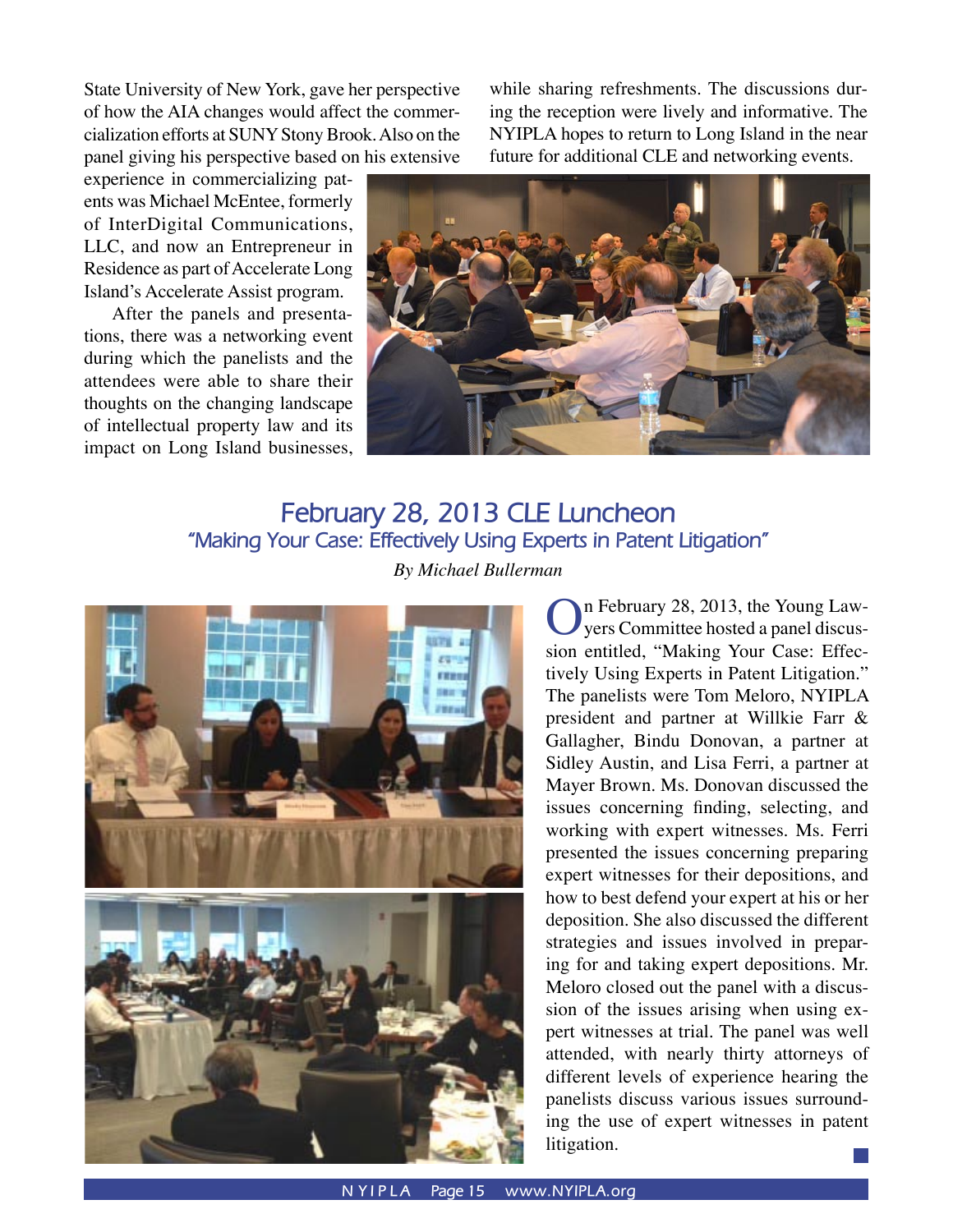# **NYIPLA Annual Meeting May 21, 2013**

The Princeton Club, 15 West 43rd Street, New York, NY

# **CLE Luncheon**

**11:30 AM – 12:00 PM Registration**

**12:00 PM – 12:40 PM Lunch**

**12:40 PM – 2:00 PM Presentation**

Attorney Feud: Name One Thing Corporate And Private Practice Attorneys Wish The Other Knew *presented by the Corporate Committee with your host Mr. Kevin (Dawson) Ecker*

# **2:15 PM – 3:15 PM Workshops**

Morse v. O'Reilly: Mock Oral Argument Reconsidering The Patent-Eligibility Of Morse's Invention Under Today's Standards *hosted by the Amicus and Patent Litigation Committees*  $\infty$ 

Ethics, Data Security & Risk Mitigation In Cyberspace *hosted by the Internet & Privacy Law Committee*

 $\infty$ 

Comparing Patent Prosecution & Enforcement Across Multiple Foreign Jurisdictions *hosted by the Patent Law & Practice Committee*

Trademark & Copyright Supreme Court and Appellate Court Round-Up: Get The Rundown On Recent Decisions And Discuss Practice Pointers *hosted by the Trademark Law & Practice and Copyrights Committees*  $\infty$ 

# **Awards Dinner**

**3:30 PM – 4:30 PM Committee Meetings**

**4:30 PM – 5:30 PM Annual Meeting of Members**

> **5:30 PM – 6:00 PM Board Meeting**

**5:30 PM – 6:30 PM Cocktail Reception**

**6:30 PM – 9:00 PM Awards Dinner** 

# **Program**

**Welcome**

NYIPLA Incoming President Charles R. Hoffmann

# **Keynote Speaker Honorable Dennis Jacobs**

*Chief Judge* of the United States Court of Appeals for the Second Circuit

> Hon. William Conner Writing Competition Awards

> > *presented by*

**Honorable Roslynn Mauskopf**

*District Judge* of the United States District Court for the Eastern District of New York

*followed by* Hon. Giles S. Rich Diversity Scholarship Inventor of the Year Award

# **Registration can be found on www.nyipla.org**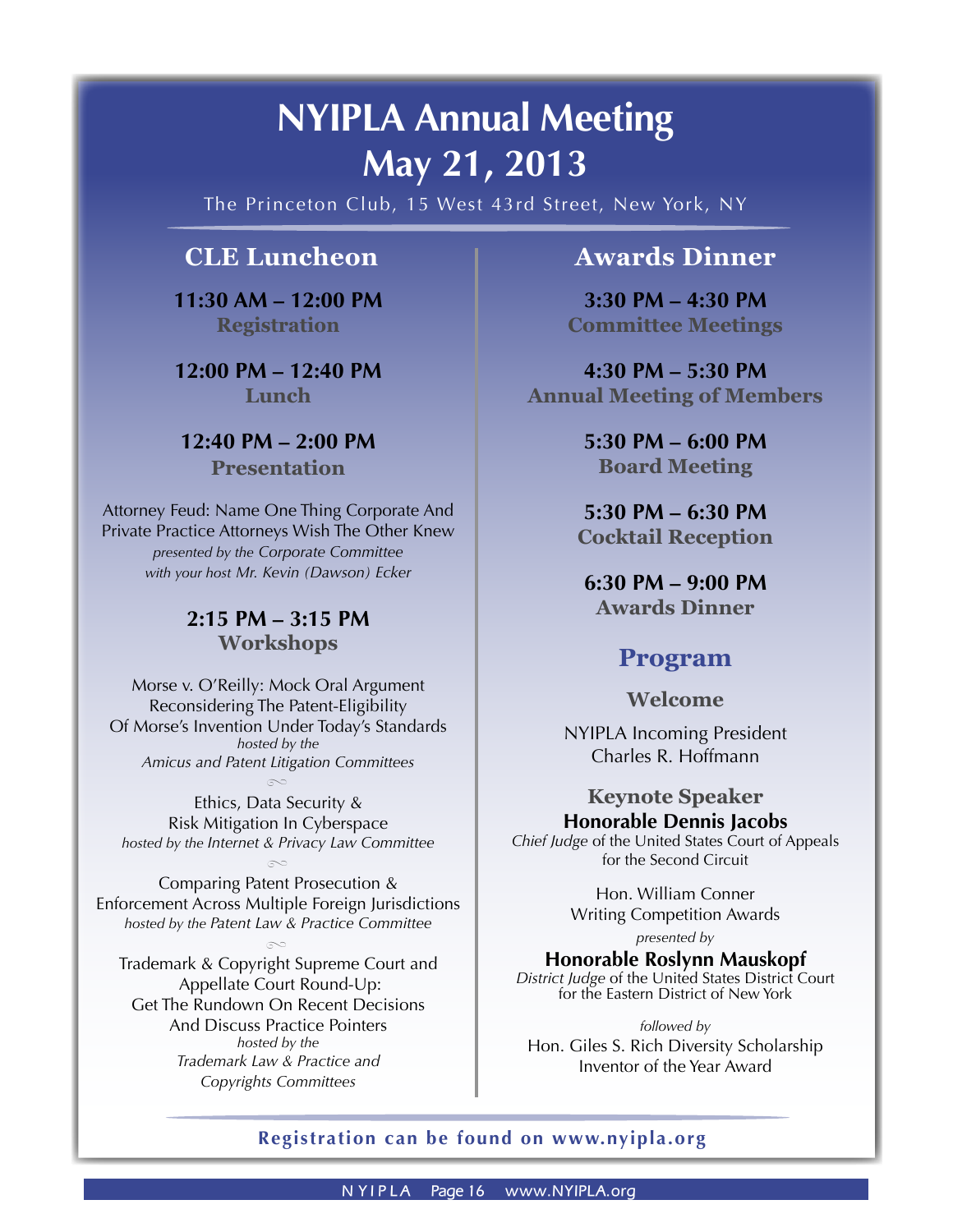

# **MINUTES OF JANUARY 15, 2013**

### **Meeting of The Board of Directors of THE NEW YORK INTELLECTUAL PROPERTY LAW ASSOCIATION**

The Board meeting was called to order at the offices of Willkie Farr and Gallagher LLP, 787 Seventh Avenue, New York, NY 10019, at 12:30 p.m. In attendance at the Board meeting were:

Tom Meloro Anthony Lo Cicero Richard Parke Walter Hanley Charles Hoffmann Dorothy Auth Bruce Haas Annemarie Hassett Denise Loring Leora Ben-Ami Kevin Ecker

Attending by telephone was Jeffrey Butler, Wanli Wu, Alexandra Frisbie and Ira Levy. Absent and excused was Theresa Gillis. Feikje van Rein, Robin Rolfe and Lisa Lu attended from the Association's executive office. Also attending were William McCabe and John Moehringer as co-chairs of the membership committee.

Tom Meloro called the meeting to order. The December Board minutes were approved, subject to correcting a typographical error.

A brief financial report was provided by Jeffrey Butler and Feikje van Rein. Feikje noted that there was an error in the report showing that certain funds were lower than their actual amounts. Jeffrey added that the Association continued to be on sound financial footing.

New members were approved by the Board.

The Board then discussed the status of amending certain Bylaws. Walt Hanley reported that he and Terri Gillis had made some suggestions to the bylaws committee, including those relating to the nominating committee and gender; the committee was considering these changes. Jeffrey Butler indicated that there should be certain changes regarding the function of Treasurer to conform to the way the Association is actually running. Tom Meloro indicated that at the next meeting of the Board, the proposed changes needed to be addressed so that any changes could go to the membership for approval. Mailing to the membership would need to occur at least 40 days before the Annual Meeting. Several suggested changes were discussed. In particular, Wanli Wu sought clarification on the amendment that excludes honorary members from the Annual Meeting. Tom Meloro explained that this allowed the Association to avoid mailing the materials to the Judiciary, who had no reason to receive the materials. Honorary members are not excluded from attending the Annual Meeting should they so desire.

Tom Meloro mentioned that the Association had received a letter from the International Association of Judges thanking the Association for its support of its meeting and dinner, which was dedicated to intellectual property around the world.

Denise Loring then led a discussion on behalf of the Amicus Briefs Committee. The Board discussed the *Myriad* case, with Tom Meloro recused. The Board members provided detailed feedback on a draft presented by the committee for filing with the United States Supreme Court, which had granted *certiorari* on this case. The Board agreed to have the committee continue drafting with the input of the Board. This brief must be filed by March 14, 2013.

*Bowman v. Monsanto* was discussed next, with Leora Ben-Ami and Richard Parke recused. Board members provided detailed feedback regarding the current draft, which must be filed by January 23, 2013. The Board discussed whether it should circulate the Association's draft to other amici, as there had been a request to do so. The Board declined to circulate a draft at this time. The Board asked the committee to consider its feedback and circulate a new draft. A conference call would be held to make a final decision.

Next addressed was the *United States v. Windsor* case, relating to the constitutionality of the Defense of Marriage Act (DOMA). The committee raised the issue of whether the Association might wish to join on a *cont. on page 18*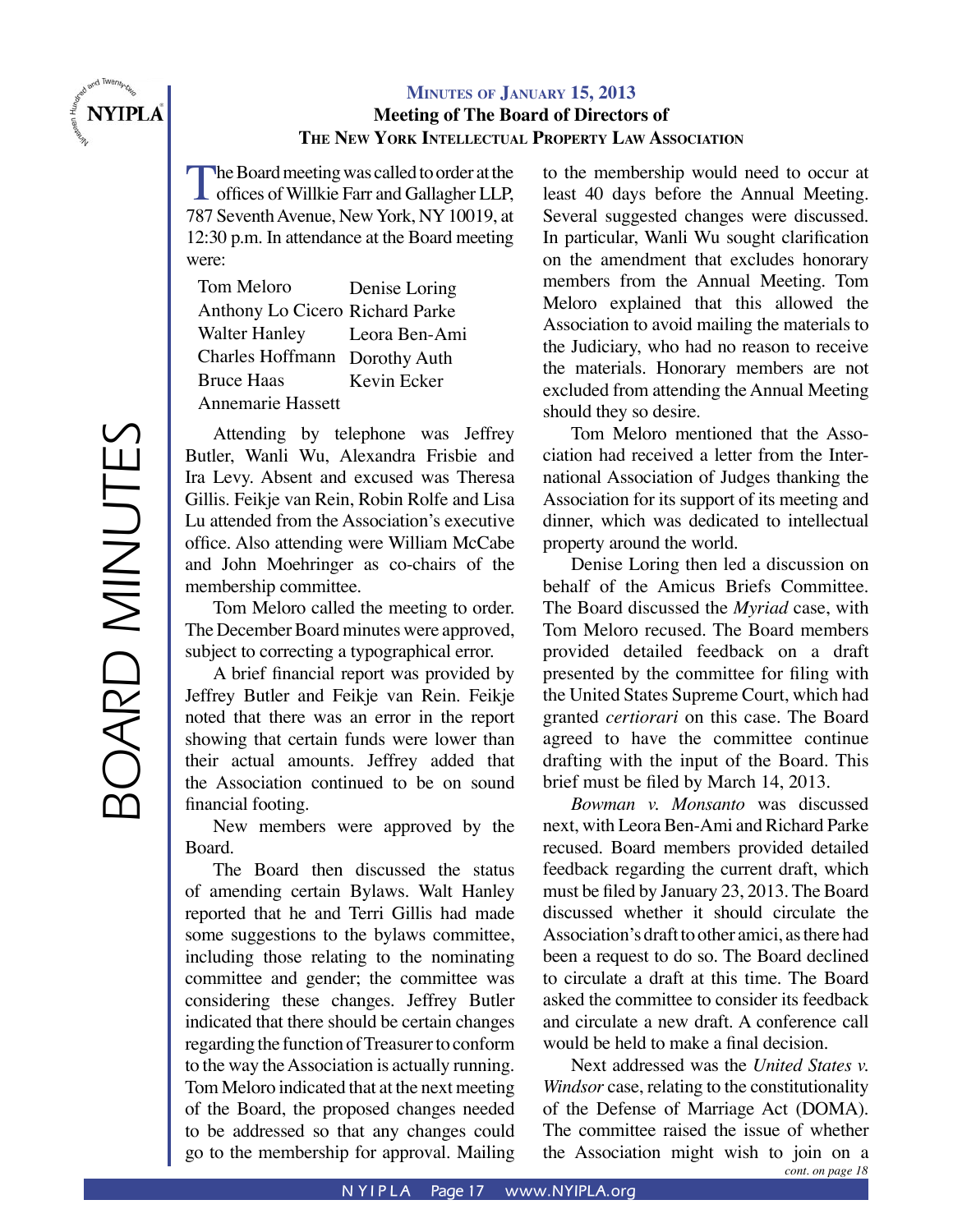combined brief with several other bar associations or with Citizens for Responsibility and Ethics in Washington, which was drafting a brief arguing that the Act is contrary to a number of federal good-government and ethics laws. The Association could raise intellectual property issues implicated by DOMA. The Board discussed the issue in some detail and determined that this case was too distant from the core function of the Association for the Association to participate on this matter.

*FTC v. Watson* then was considered with Leora Ben-Ami, Walter Hanley, Bruce Haas, Tom Meloro, Annemarie Hassett and Ira Levy recused. Denise noted that the Association had filed a brief in the *Merck* case related to reverse payments, but the Supreme Court has not decided whether to take that case. The Court did take the *Watson* case, which raises many of the same issues. The Board members who were not recused unanimously agreed that the Association would file an amicus brief consistent with its brief in the *Merck* case.

The Board next discussed consideration of membership with a look toward the future. Tom Meloro began the discussion by noting that the Association is quite strong, having membership dues higher than five years ago, a great deal of activity, and strong revenue. Nonetheless, Tom explained that, given the changes in law firms and their policies toward payment of dues to associations, the Board should consider the future and how the Association might plan to address the changes that exist and may come.

Feikje and Lisa then reported on behalf of the Executive Office, noting that 2010 had the highest membership and that membership has decreased slightly since then. Feikje mentioned that other associations also were seeing a decrease in membership, with many seeing significant declines, unlike the NYIPLA. Lisa continued by discussing marketing initiatives. The concept Lisa discussed was marketing to targeted groups, such as attorneys working at corporations and those outside of Manhattan. Lisa also suggested marketing the committee experience for both educational and networking benefits. The use of social media also was discussed, as was publicity to increase name recognition and value. The Executive Office also has attempted to contact former members who have not renewed their memberships. While many nonrenewals were because members were no longer practicing or had moved, some had suggested that more value needed to be provided by the Association.

The Board members spent significant time discussing their experiences as young lawyers and considering how the practice has changed for new attorneys today. John Moehringer noted that the Association's non-renewals tended to be from in-house attorneys, students, and those practicing for 3 years and less. Alexandra noted that the Corporate Committee previously had monthly calls where counsel could learn best practices and discuss issues unique to practicing in-house. It was agreed that restarting those monthly calls might be productive. Learning-by-doing programs were discussed for students and newly admitted attorneys. Ensuring that committees were active and increasing membership also were considered critical. Several Board members also felt that while CLE is central to the Association, networking experience may be considered more valuable to young attorneys, as many firms have their own CLE programs which come with no additional cost. Networking events should not only include new attorneys at other firms, but senior attorneys and, if possible, judges. Robin noted that the Association did engage in many of the activities discussed, but that it was important to publicize these events to drive participation from those who do not regularly attend Association programs.

The Board agreed to continue discussing these issues and to review whether the ideas expressed had been undertaken and to assess their value.

The meeting was adjourned at 2:20 p.m.

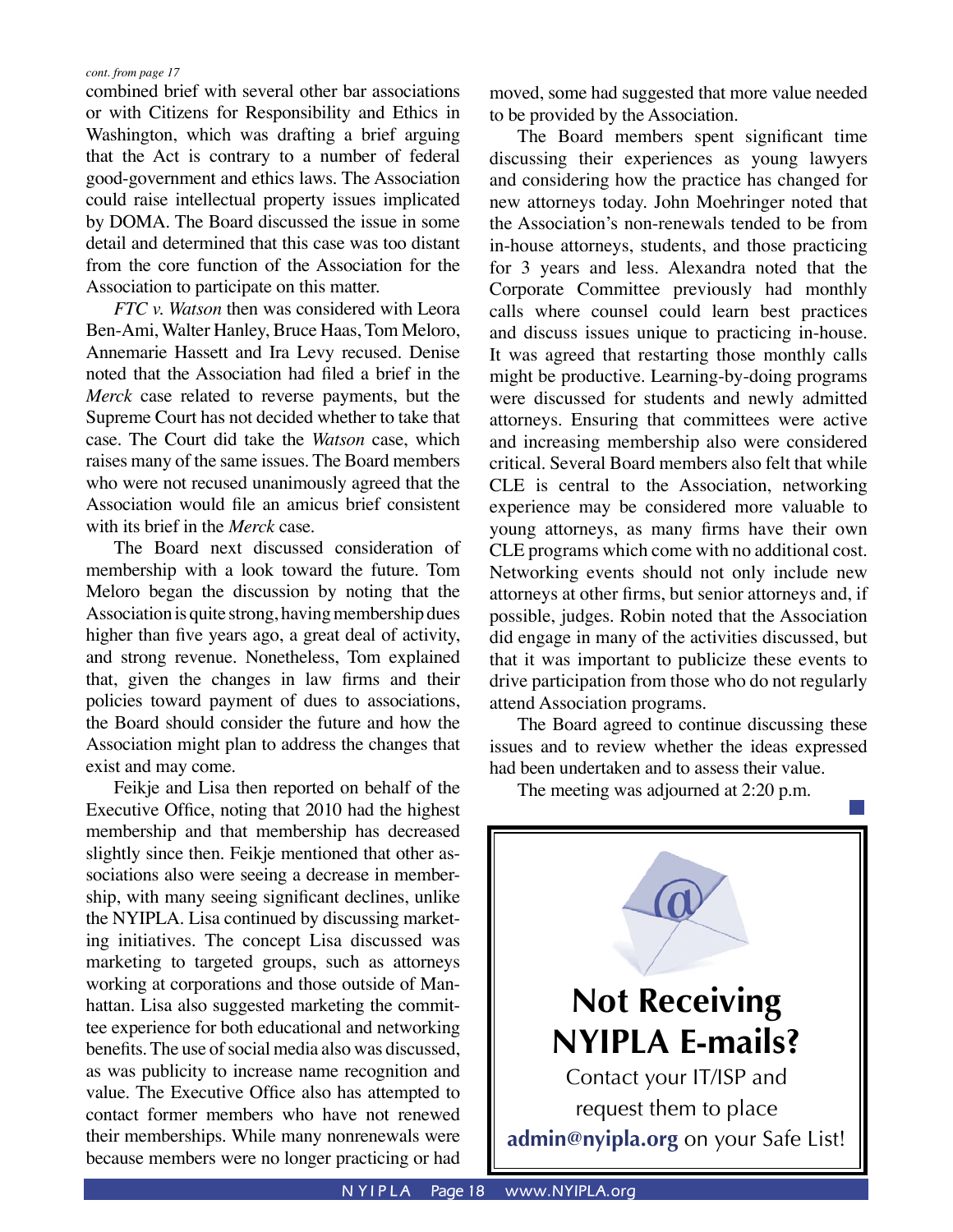# **MINUTES OF FEBRUARY 12, 2013 Meeting of The Board of Directors of THE NEW YORK INTELLECTUAL PROPERTY LAW ASSOCIATION**

The Board meeting was called to order at the of-<br>fices of Willkie Farr and Gallagher LLP, 787 Seventh Avenue, New York, NY 10019, at 12:30 pm.

| In attendance at the Board meeting were: |                      |
|------------------------------------------|----------------------|
| <b>Charles Hoffmann</b>                  | <b>Bruce Haas</b>    |
| Denise Loring                            | Theresa Gillis       |
| Annemarie Hassett                        | <b>Richard Parke</b> |
| Dorothy Auth                             | Leora Ben-Ami        |

Attending by telephone were Kevin Ecker, Jeffrey Butler, Ira Levy, and Alexandra Frisbie. Absent and excused were Thomas Meloro, Walter Hanley, Anthony Lo Cicero and Wanli Wu. Feikje van Rein attended from the Association's executive office.

In Tom Meloro's absence, Charles Hoffmann called the meeting to order. The Board then approved the minutes of the last meeting.

Jeffrey Butler provided a financial report that indicated that the Association continued to be in sound financial condition.

Jeffrey then presented the proposed new members for consideration. The Board noted that programs outside of Manhattan seemed to be drawing interest, resulting in new members. The Board approved the proposed new members.

The Board next heard from Denise Loring on behalf of the Amicus Briefs Committee. With regard to the *Myriad* case, Denise noted that the committee would have a draft brief ready for consideration on about March 7, 2013. With regard to the *Watson* case, Denise noted that a draft brief was circulating. The brief in the *Bowman v. Monsanto* case had been filed early. Charles noted that Mr. Bowman had written to the NYIPLA following the Association's filing of its brief.

Terri Gillis then led a discussion regarding the proposed changes to the Bylaws of the Association. There was a discussion regarding the scope of government officials and judges to be considered honorary members. While there were several suggestions, the Board determined that expanding the group of honorary members should be considered at a later date.

The Board also considered whether patent agents registered before the United States Patent and Trademark Office and residing in the correct geographic area should be eligible to become Associate Members. The Board agreed that such an addition to the membership should be considered and proposed to the membership of the Association. The changes to the Nominating Committee section of the Bylaws were discussed as well. Terri noted that the purpose of the changes was to promote diversity within the Association through the committee. Several other changes were suggested to conform the Bylaws to other changes already agreed upon, to align the Bylaws with the actual practice within the Association, to clarify language and to effectuate gender neutrality within the Bylaws.

Kevin Ecker then led a discussion regarding the nominations for the Inventor of the Year award. The Board reviewed and discussed the nominations and agreed that the award should go to Dr. Schuchman. There was discussion concerning whether Dr. Desnick also should be included because, based on the written materials, it appeared that both scientists were involved in the work to be acknowledged. The Board agreed that the IOTY committee could determine whether Dr. Desnick should also be included.

Dorothy Auth next reported on the Annual Meeting preparations. Dorothy noted that the committee was considering events during the day of the Annual Meeting, perhaps including workshops. The committee also suggested that the Corporate Committee be showcased at the luncheon. Thereafter there might be workshops, followed by committee meetings, and then the Annual Meeting. The Board appreciated the thought and hard work that had gone into this year's Annual Meeting.

The Board approved the formation of the NYIPLA 501(c)(3) Foundation.

There were some brief updates regarding other committees, and the Board meeting was adjourned at 2:20 p.m.